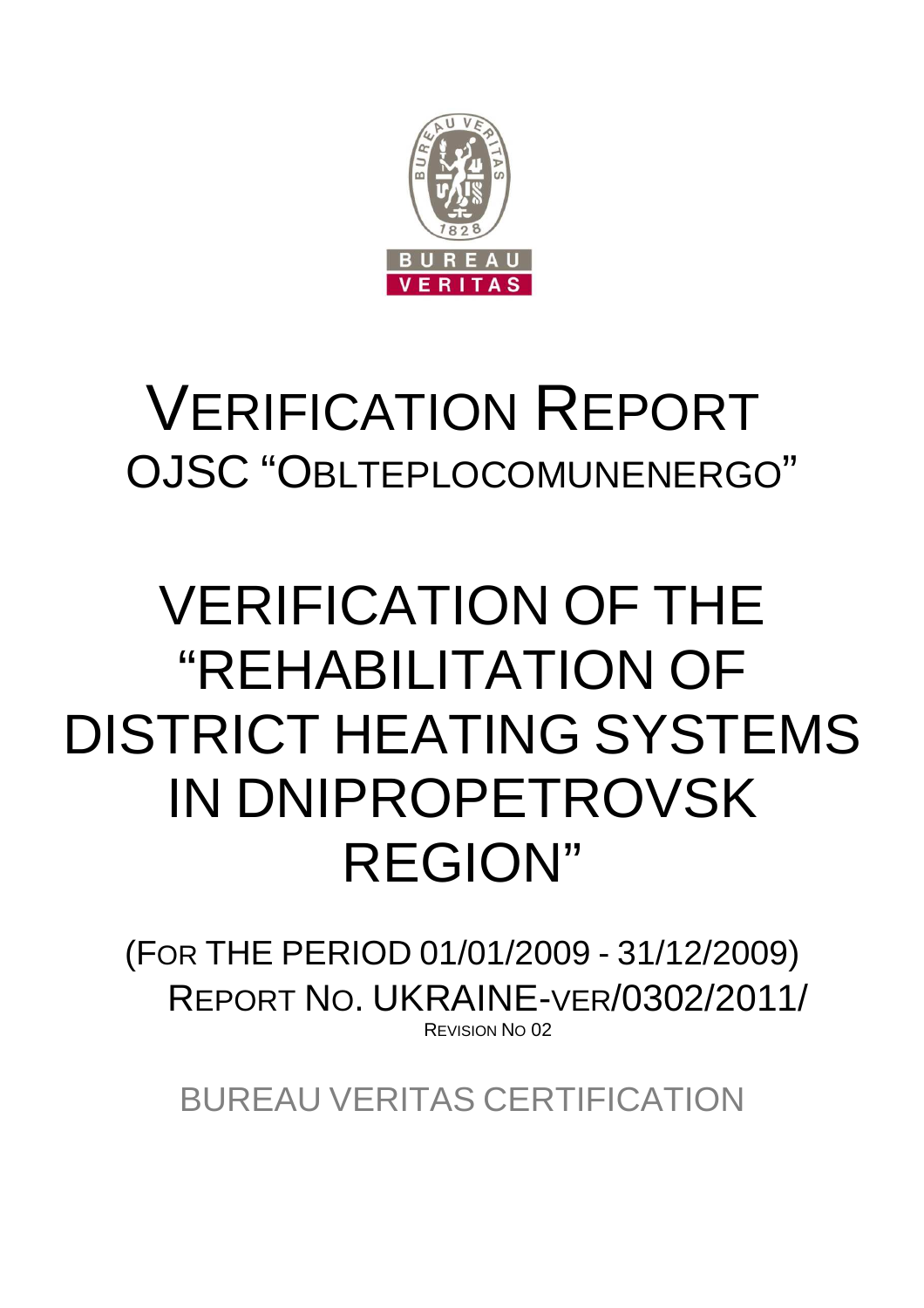

| 29/08/2011                                                                                                                                  | Organizational unit:<br><b>Bureau Veritas Certification Holding SAS</b>                                                                                                                                                                                                                                                                                                                                                                                                                                                                                                                                                                                                                                                                                                                                                                                                                                                                                                                                                                                                                                                                                                                                                                                                                                                                                                                                                                                                                                                                                                                                                                                                                                                     |                                             |
|---------------------------------------------------------------------------------------------------------------------------------------------|-----------------------------------------------------------------------------------------------------------------------------------------------------------------------------------------------------------------------------------------------------------------------------------------------------------------------------------------------------------------------------------------------------------------------------------------------------------------------------------------------------------------------------------------------------------------------------------------------------------------------------------------------------------------------------------------------------------------------------------------------------------------------------------------------------------------------------------------------------------------------------------------------------------------------------------------------------------------------------------------------------------------------------------------------------------------------------------------------------------------------------------------------------------------------------------------------------------------------------------------------------------------------------------------------------------------------------------------------------------------------------------------------------------------------------------------------------------------------------------------------------------------------------------------------------------------------------------------------------------------------------------------------------------------------------------------------------------------------------|---------------------------------------------|
| Client:<br>OJSC "Oblteplokomunenergo"                                                                                                       | Client ref.:<br>Barbarov lu. A.                                                                                                                                                                                                                                                                                                                                                                                                                                                                                                                                                                                                                                                                                                                                                                                                                                                                                                                                                                                                                                                                                                                                                                                                                                                                                                                                                                                                                                                                                                                                                                                                                                                                                             |                                             |
| Summary:<br>JI Supervisory Committee, as well as the host country criteria.<br>Actions Requests (CR, CAR and FAR), presented in Appendix A. | Bureau Veritas Certification by the order of OJSC "Oblteplokomunenergo" has made the seventh periodic<br>verification of the "Rehabilitation of District Heating Systems in Dnipropetrovsk Region" project located in<br>Dnipropetrovsk Region, Ukraine, which applied the JI specific approach, on the basis of UNFCCC criteria for<br>the JI, as well as criteria given to provide for consistent project operations, monitoring and reporting. UNFCCC<br>criteria refer to Article 6 of the Kyoto Protocol, the JI rules and modalities and the subsequent decisions by the<br>The verification scope is defined as a periodic independent review and ex post determination by the Accredited<br>Independent Entity of the monitored reductions in GHG emissions during defined verification period, and<br>consisted of the following three phases: i) desk review of the project design and the baseline and monitoring<br>plan; ii) follow-up interviews with project stakeholders; iii) resolution of outstanding issues and the issuance of<br>the final verification report and opinion. The overall verification, from Contract Review to Verification Report &<br>Opinion, was conducted using Bureau Veritas Certification internal procedures.<br>The first output of the verification process is a list of Clarification, Corrective Actions Requests, Forward<br>In summary, Bureau Veritas Certification confirms that the project is implemented as planned and described in<br>approved project design documents. Installed equipment being essential for generating emission reduction<br>runs reliably and is calibrated appropriately. The monitoring system is in place and the project is generating |                                             |
| GHG emission reductions. The GHG emission reduction is calculated accurately and without material errors,<br>01/01/2009 till 31/12/2009.    | omissions, or misstatements. The ERUs issued totalize 251921 tons of CO <sub>2</sub> eq for the monitoring period from<br>Our opinion relates to the project's GHG emissions and resulting GHG emission reductions reported and<br>related to the approved project baseline and monitoring, and its associated documents.                                                                                                                                                                                                                                                                                                                                                                                                                                                                                                                                                                                                                                                                                                                                                                                                                                                                                                                                                                                                                                                                                                                                                                                                                                                                                                                                                                                                   |                                             |
| Report No.:<br>Subject Group:<br>UKRAINE-ver/0302/2011<br>JI                                                                                |                                                                                                                                                                                                                                                                                                                                                                                                                                                                                                                                                                                                                                                                                                                                                                                                                                                                                                                                                                                                                                                                                                                                                                                                                                                                                                                                                                                                                                                                                                                                                                                                                                                                                                                             |                                             |
| Project title:<br>"Rehabilitation of District Heating<br>Dnipropetrovsk Region"                                                             | Systems<br>$\mathsf{in}$                                                                                                                                                                                                                                                                                                                                                                                                                                                                                                                                                                                                                                                                                                                                                                                                                                                                                                                                                                                                                                                                                                                                                                                                                                                                                                                                                                                                                                                                                                                                                                                                                                                                                                    |                                             |
| Work carried out by:<br>Igor Kachan - Team Leader, Lead Verifielle<br>Alexey Dzhafarov - Team Member, Verifier                              |                                                                                                                                                                                                                                                                                                                                                                                                                                                                                                                                                                                                                                                                                                                                                                                                                                                                                                                                                                                                                                                                                                                                                                                                                                                                                                                                                                                                                                                                                                                                                                                                                                                                                                                             |                                             |
| Work reviewed by:<br>Ivan Sokolov - Internal Technical Reviewer                                                                             |                                                                                                                                                                                                                                                                                                                                                                                                                                                                                                                                                                                                                                                                                                                                                                                                                                                                                                                                                                                                                                                                                                                                                                                                                                                                                                                                                                                                                                                                                                                                                                                                                                                                                                                             | No distribution without permission from the |
| Work approved by:<br>Flavio Gomes - Operational Manager                                                                                     | Veritas Certification<br>olding SAS<br>Limited distribution<br>tais                                                                                                                                                                                                                                                                                                                                                                                                                                                                                                                                                                                                                                                                                                                                                                                                                                                                                                                                                                                                                                                                                                                                                                                                                                                                                                                                                                                                                                                                                                                                                                                                                                                         | Client or responsible organizational unit   |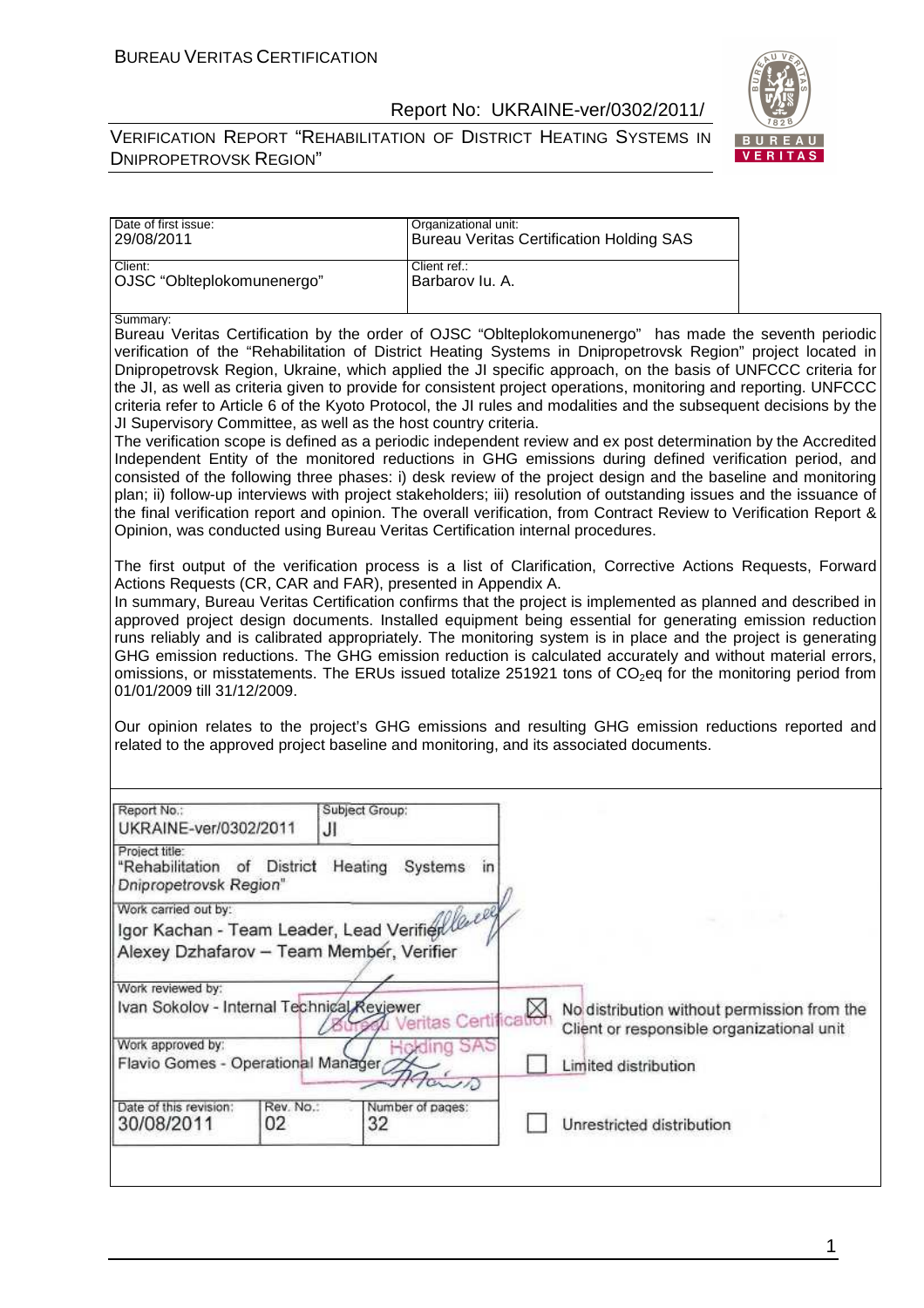VERIFICATION REPORT "REHABILITATION OF DISTRICT HEATING SYSTEMS IN DNIPROPETROVSK REGION"



# **Abbreviations**

- AIE Accredited Independent Entity
- CAR Corrective Action Request
- CL Clarification Request
- CO<sub>2</sub> Carbon Dioxide
- ERU Emission Reduction Unit
- GHG Green House Gas(es)
- I Interview
- IETA International Emissions Trading Association
- JI Joint Implementation
- MoV Means of Verification
- NGO Non Governmental Organization
- PCF Prototype Carbon Fund
- PDD Project Design Document
- UNFCCC United Nations Framework Convention on Climate Change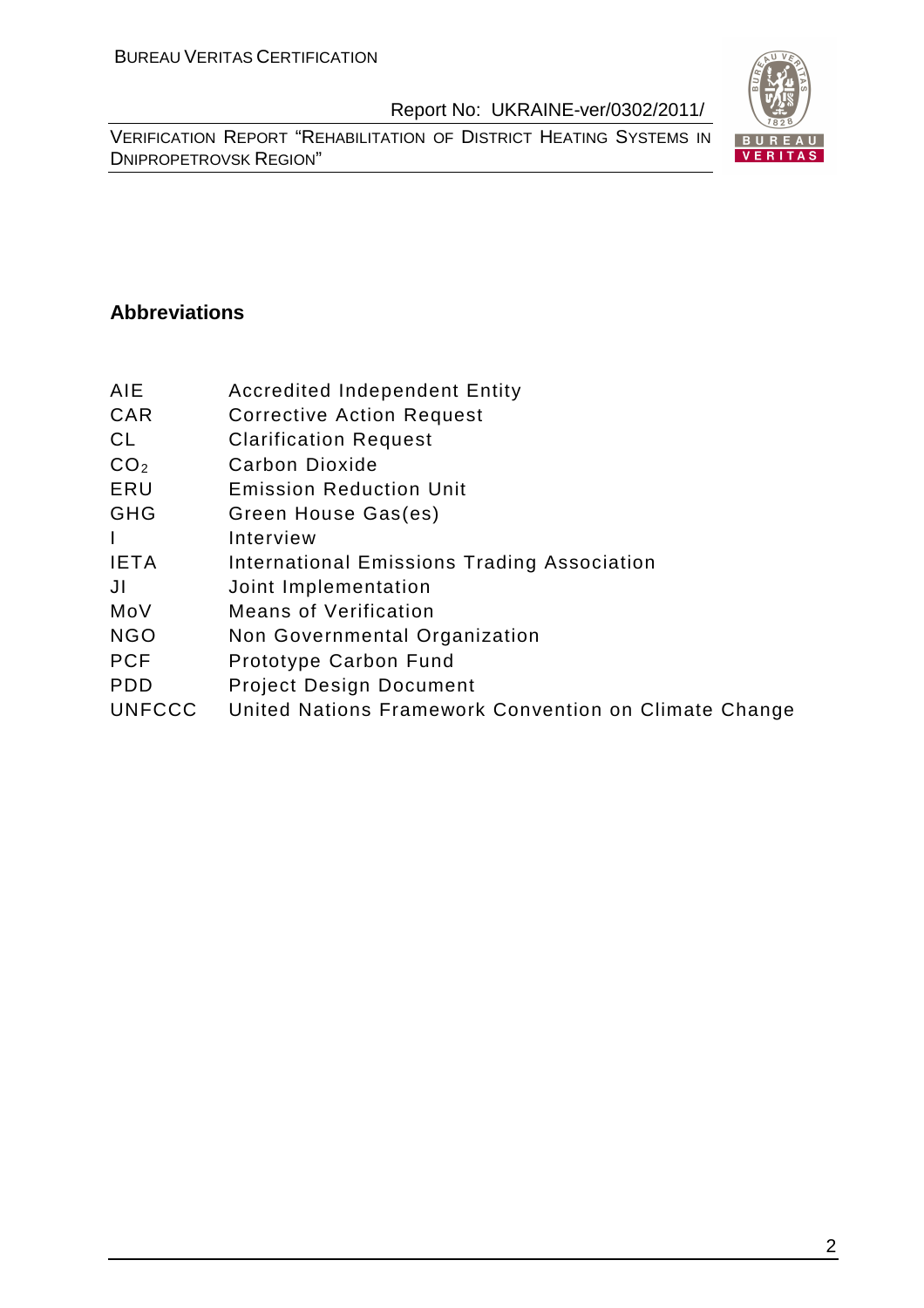VERIFICATION REPORT "REHABILITATION OF DISTRICT HEATING SYSTEMS IN DNIPROPETROVSK REGION"

# **Table of Contents Page 2014**

| $\mathbf{1}$   |                                                                              |                |
|----------------|------------------------------------------------------------------------------|----------------|
| 1.1            | Objective                                                                    | $\overline{4}$ |
| 1.2            | Scope                                                                        | $\overline{4}$ |
| 1.3            | <b>Verification Team</b>                                                     | 5              |
| $\overline{2}$ |                                                                              |                |
| 2.1            | <b>Review of Documents</b>                                                   | 5              |
| 2.2            | Follow-up Interviews                                                         | 6              |
| 2.3            | Resolution of Clarification, Corrective and Forward Action<br>Requests       | $\overline{7}$ |
| 3              |                                                                              |                |
| 3.1            | Remaining issues and FARs from previous verifications                        | 8              |
| 3.2            | Project approval by Parties involved (90-91)                                 | 8              |
| 3.3            | Project implementation (92-93)                                               | 8              |
| 3.4            | Compliance of the monitoring plan with the monitoring<br>methodology (94-98) | 9              |
| 3.5            | Revision of monitoring plan (99-100)                                         | 10             |
| 3.6            | Data management (101)                                                        | 10             |
| 3.7            | Verification regarding programmes of activities (102-110)                    | 11             |
| 4              |                                                                              |                |
| 5              |                                                                              |                |
|                |                                                                              |                |

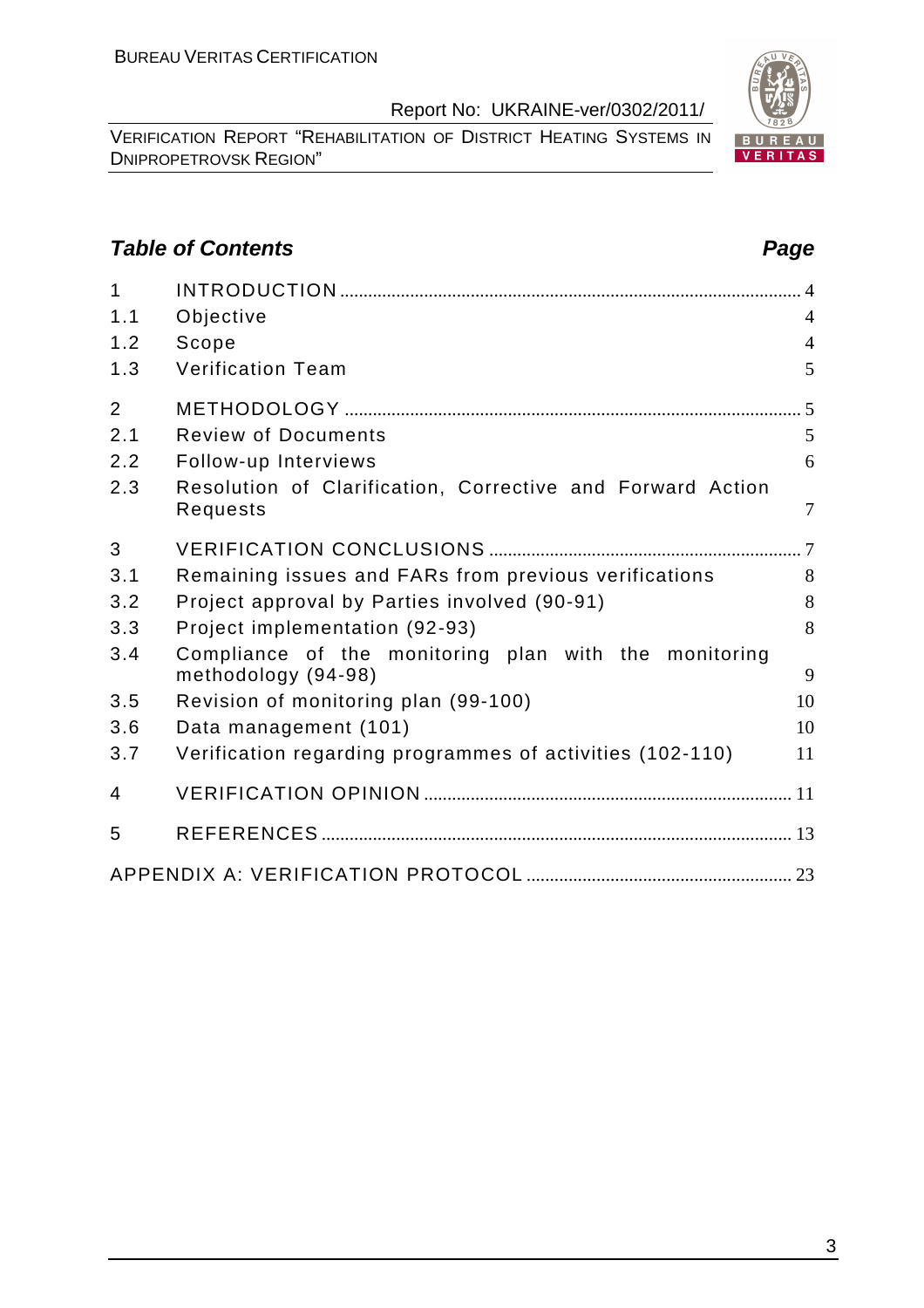VERIFICATION REPORT "REHABILITATION OF DISTRICT HEATING SYSTEMS IN DNIPROPETROVSK REGION"



# **1 INTRODUCTION**

OJSC "Oblteplokomunenergo" has commissioned Bureau Veritas Certification to verify the emission reductions by its JI project "Rehabilitation of District Heating Systems in Dnipropetrovsk Region" (hereafter called "the project") located in Dnipropetrovsk Region, Ukraine. Reference Number UA1000254.

This report summarizes the findings of the verification of the project, performed on the basis of UNFCCC criteria, as well as criteria given to provide for consistent project operations, monitoring and reporting.

# **1.1 Objective**

Verification is the periodic independent review and ex post determination by the Accredited Independent Entity of the monitored reductions in GHG emissions during defined verification period.

The objective of verification can be divided in Initial Verification and Periodic Verification.

UNFCCC criteria refer to Article 6 of the Kyoto Protocol, the JI rules and modalities and the subsequent decisions by the JI Supervisory Committee, as well as the host country criteria.

# **1.2 Scope**

The verification scope is defined as an independent and objective review and ex post determination by the AIE of the monitored reductions in GHG emissions. The verification is based on the submitted monitoring report and the determinated project design document, including the project's baseline study and monitoring plan and other relevant documents. The information in these documents is reviewed against Kyoto Protocol requirements, UNFCCC rules and associated interpretations.

The verification is not meant to provide any consulting towards the Client. However, stated requests for clarifications and/or corrective actions may provide input for improvement of the project monitoring towards reductions in the GHG emissions.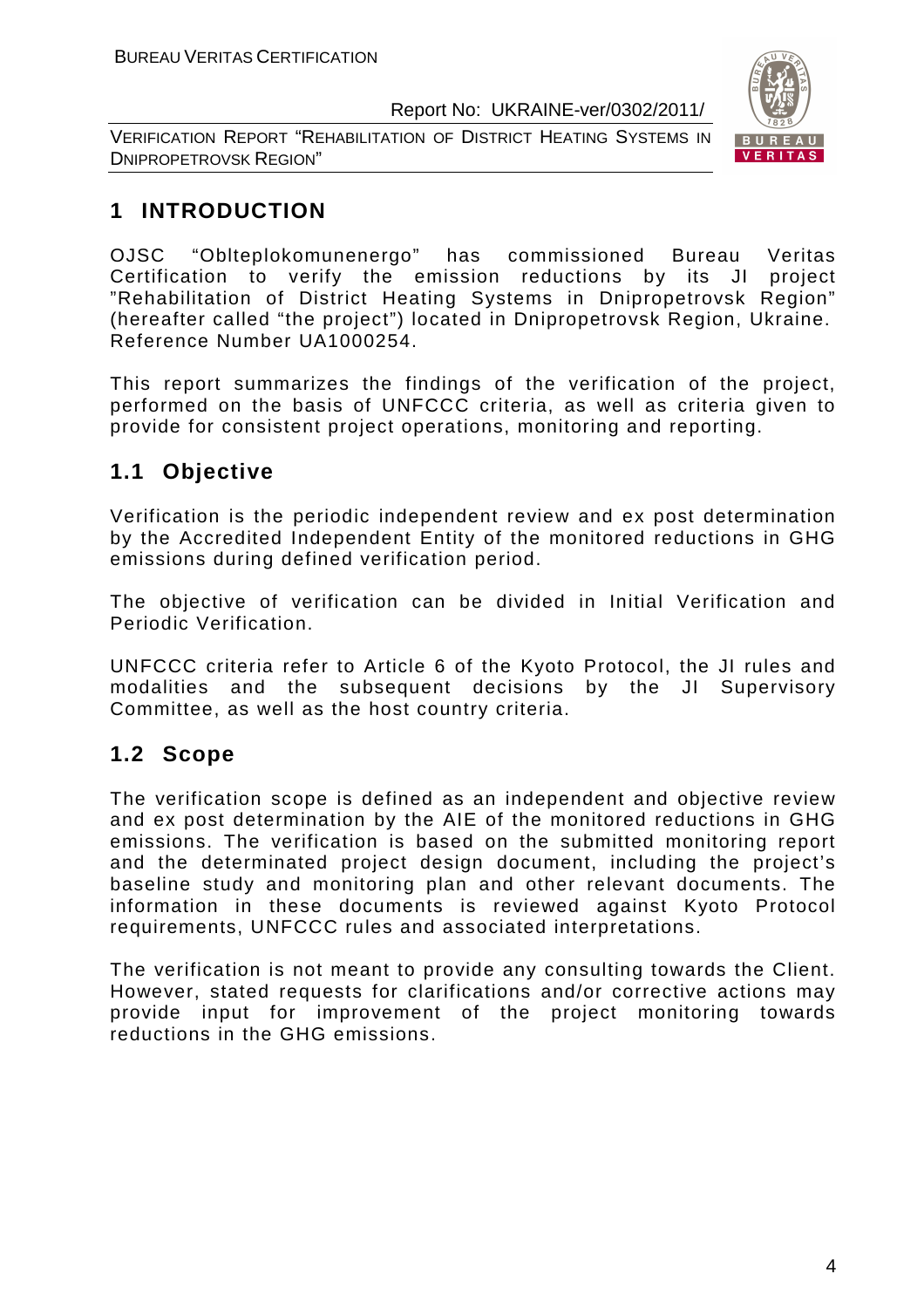VERIFICATION REPORT "REHABILITATION OF DISTRICT HEATING SYSTEMS IN DNIPROPETROVSK REGION"



# **1.3 Verification Team**

The verification team consists of the following personnel:

Igor Kachan Bureau Veritas Certification, Team Leader, Climate Change Lead Verifier

Alexey Dzhafarov

Bureau Veritas Certification, Team Member, Climate Change Verifier This verification report was reviewed by: Ivan Sokolov

Bureau Veritas Certification, Internal Technical Reviewer

# **2 METHODOLOGY**

The overall verification, from Contract Review to Verification Report & Opinion, was conducted using Bureau Veritas Certification internal procedures.

In order to ensure transparency, a verification protocol was customized for the project, according to the version 01.1 of the Joint Implementation Determination and Verification Manual, issued by the Joint Implementation Supervisory Committee at its 19 meeting on 04/12/2009. The protocol shows, in a transparent manner, criteria (requirements), means of verification and the results from verifying the identified criteria. The verification protocol serves the following purposes:

- It organizes, details and clarifies the requirements a JI project is expected to meet;
- It ensures a transparent verification process where the verifier will document how a particular requirement has been verified and the result of the verification.

The completed verification protocol is enclosed in Appendix A to this report.

# **2.1 Review of Documents**

The Monitoring Report (MR) for the JI project «Rehabilitation of District Heating Systems in Dnipropetrovsk Region" #07 version 01 dated 29/07/2011 submitted by OJSC "Oblteplokomunenergo" and additional background documents related to the project design and baseline, i.e. country Law, PDD, Guidance on criteria for baseline setting and monitoring, Host party criteria, Kyoto Protocol, Clarifications on Verification Requirements to be Checked by an Accredited Independent Entity were reviewed.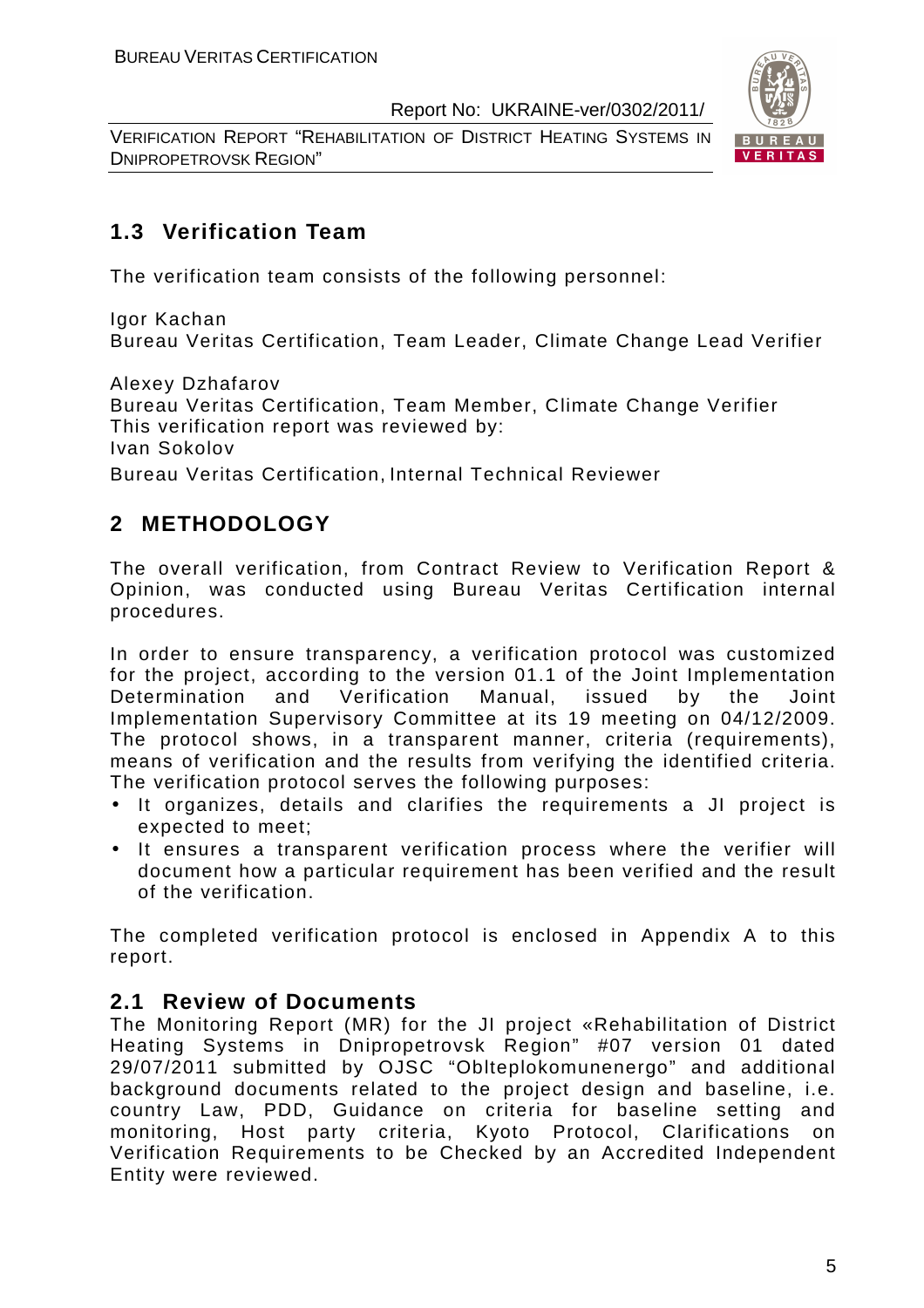VERIFICATION REPORT "REHABILITATION OF DISTRICT HEATING SYSTEMS IN DNIPROPETROVSK REGION"



To address Bureau Veritas Certification further corrective action and clarification requests, the project participants revised the MR and resubmitted it on 26/08/2011 as version 02.

The verification findings presented in this report relate to the Monitoring Reports versions 01 and 02 and project as described in the determined PDD.

# **2.2 Follow-up Interviews**

On 04/08/2011 Bureau Veritas Certification performed on-site interviews with project stakeholders to confirm selected information and to resolve issues identified in the document review. MEHSN "Kryvorizhteplomerezha" and Institute of Engineering Ecology were interviewed (see References). The main topics of the interviews are summarized in Table 1.

| Interviewed organization                | <b>Interview topics</b>                                                                                                                                                                                                                                                                                           |
|-----------------------------------------|-------------------------------------------------------------------------------------------------------------------------------------------------------------------------------------------------------------------------------------------------------------------------------------------------------------------|
| <b>MEHSN</b><br>"Kryvorizhteplomerezha" | • Project implementation status<br>• Organizational structure<br>• Responsibilities and authorities<br>. Roles and responsibilities for<br>data<br>collection and processing<br>• Personnel training<br>• Installation of equipment<br>• Data logging, archiving and reporting<br>• Internal audits and check-ups |
|                                         | • Quality management procedures<br>and<br>technology<br>• Metering record keeping<br>system,<br>database                                                                                                                                                                                                          |
|                                         | • Control of metering equipment<br>• Cross-check of the information provided<br>in the MR with other sources                                                                                                                                                                                                      |
| Institute of Engineering<br>Ecology     | • Monitoring plan<br>• Monitoring report<br>• Deviations from PDD<br>• ERUs calculation model                                                                                                                                                                                                                     |

#### **Table 1 Interview topics**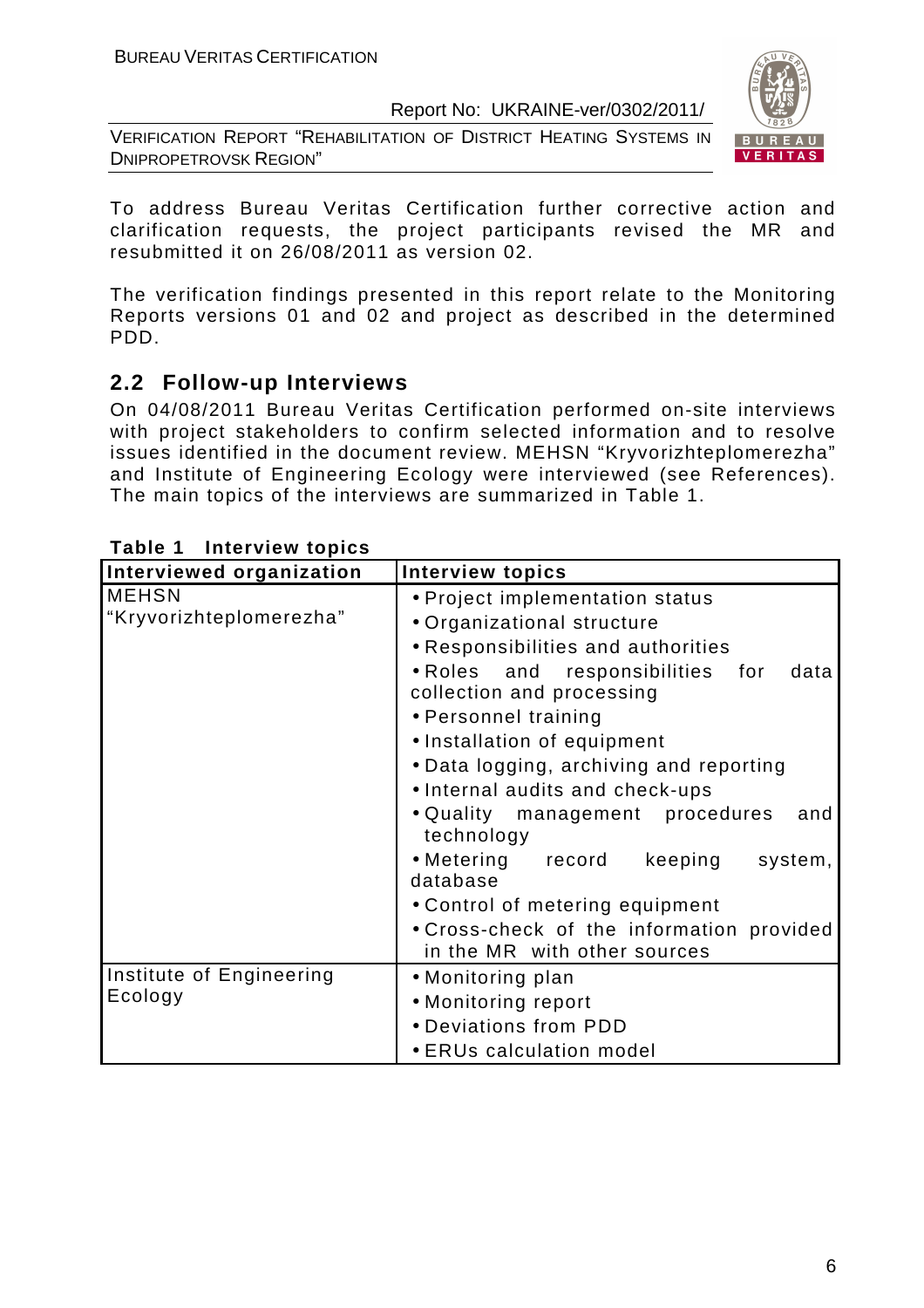VERIFICATION REPORT "REHABILITATION OF DISTRICT HEATING SYSTEMS IN DNIPROPETROVSK REGION"



# **2.3 Resolution of Clarification, Corrective and Forward Action Requests**

The objective of this phase of the verification is to raise the requests for corrective actions and clarification and any other outstanding issues that needed to be clarified for Bureau Veritas Certification positive conclusion on the GHG emission reduction calculation.

If the Verification Team, in assessing the monitoring reports and supporting documents, identifies issues that need to be corrected, clarified or improved with regard to the monitoring requirements, it should raise these issues and inform the project participants of these issues in the form of:

(a) Corrective action request (CAR), requesting the project participants to correct a mistake that is not in accordance with the monitoring plan;

(b) Clarification request (CL), requesting the project participants to provide additional information for the AIE to assess compliance with the monitoring plan;

(c) Forward action request (FAR), informing the project participants of an issue, relating to the monitoring that needs to be reviewed during the next verification period.

To guarantee the transparency of the verification process, the concerns raised are documented in more detail in the verification protocol in Appendix A.

# **3 VERIFICATION CONCLUSIONS**

In the following sections, the conclusions of the verification are stated.

The findings from the desk review of the original monitoring documents and the findings from interviews during the follow up visit are described in the Verification Protocol in Appendix A.

The Clarification, Corrective and Forward Action Requests are stated, where applicable, in the following sections and are further documented in the Verification Protocol in Appendix A. The verification of the Project resulted in 4 Corrective Action Requests, 1 Clarification Requests, and 1 Forward Action Request.

The number between brackets at the end of each section corresponds to the DVM paragraph.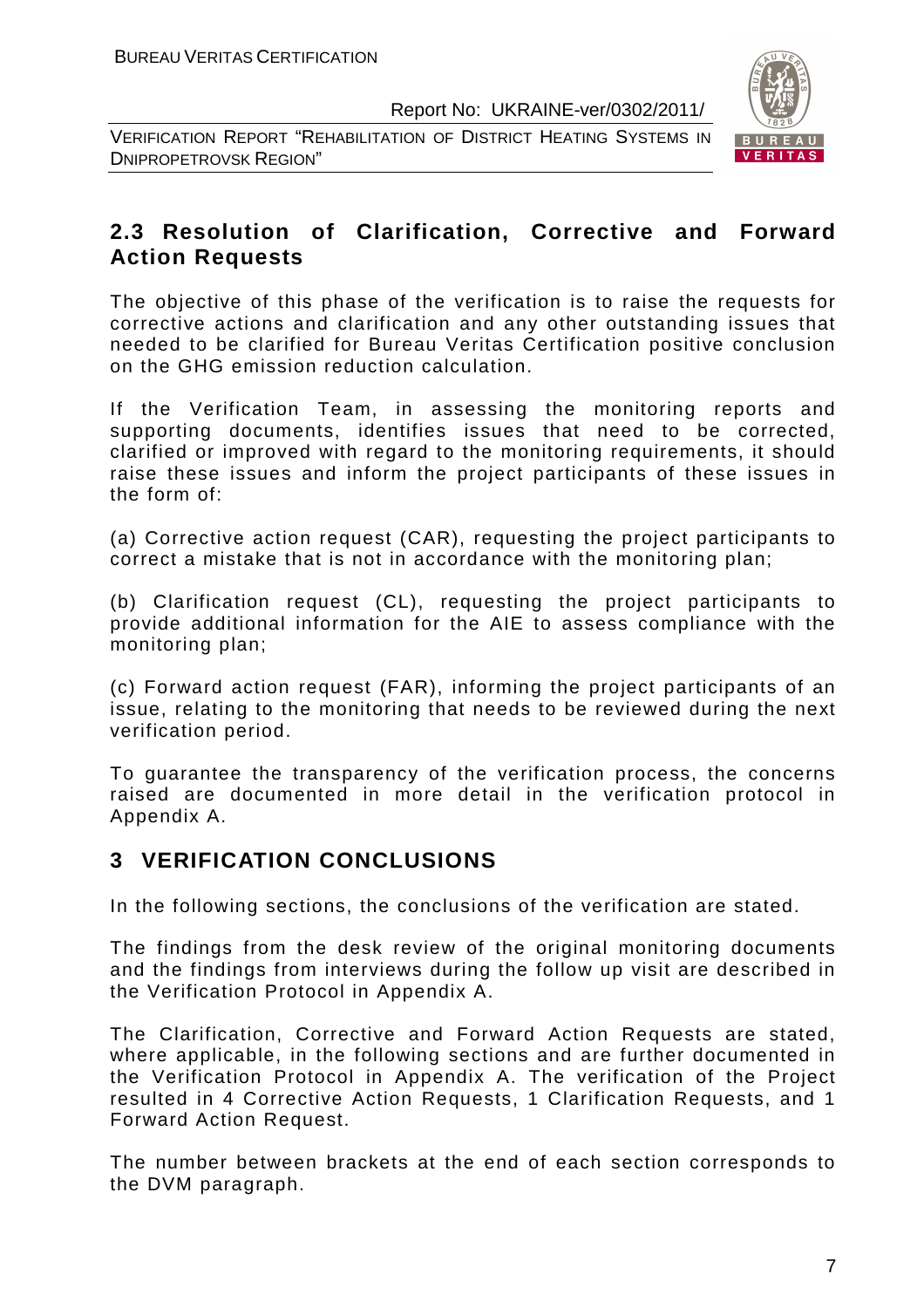VERIFICATION REPORT "REHABILITATION OF DISTRICT HEATING SYSTEMS IN DNIPROPETROVSK REGION"



# **3.1 Remaining issues and FARs from previous verifications**

During the determination process FAR was issued. FAR concerns issuing the order, which indicates that the monitoring data necessary for verification will be stored till the end of the crediting period and additionally for two years after the last ERUs transfer. This issue was closed by the relevant Order #14a dated 04/10/2010 on appointment of the responsible person and establishment of the period on documentation storage. JSC "Oblteplocomunenergo" is responsible for data collection and storage.

# **3.2 Project approval by Parties involved (90-91)**

Written project approvals by Switzerland and Ukraine have been issued by the DFPs of those Parties when submitting the first verification report for publication in accordance with paragraph 38 of the JI guidelines. (They are listed among Category 1 Documents in the Reference section of this report).

The abovementioned written approvals are unconditional.

# **3.3 Project implementation (92-93)**

It was assessed by Bureau Veritas verification team during the site visit that the project has been implemented in accordance with the PDD regarding which the determination has been deemed final.

Implementation of the rehabilitation of boiler-houses and heating systems has been realized according to the project plan. During the monitoring period the following measures were implemented: boiler equipment rehabilitation (replacement and rehabilitation of boilers, burners, etc.), network rehabilitation (replacement and rehabilitation of pipes, heat supply stations, heat exchangers, etc.), installation of heat utilizes, implementation of electricity saving measures (installation of frequency controllers, replacement of pumps, etc.), construction of quarter gas boiler-houses.

In several cases replacement of network pipes with different (from planned before) diameters takes place. At the same time, this has not influenced the original monitoring plan and the project operation.

Outstanding issues related to the Project implementation, project participants` response and BV Certification's conclusion are described in the Appendix A (see CAR 02).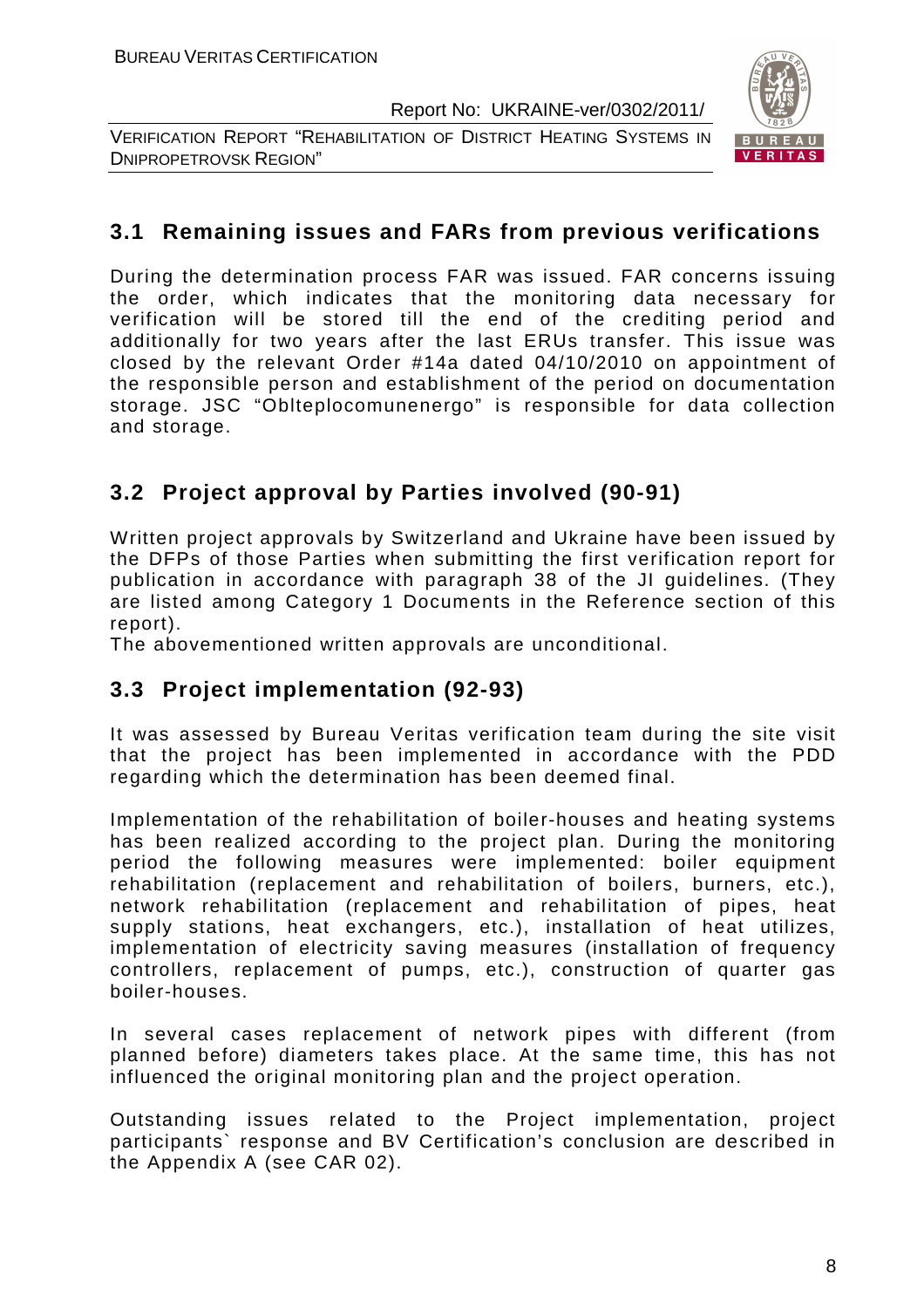VERIFICATION REPORT "REHABILITATION OF DISTRICT HEATING SYSTEMS IN DNIPROPETROVSK REGION"



# **3.4 Compliance of the monitoring plan with the monitoring methodology (94-98)**

The monitoring occurred in accordance with the monitoring plan included in the PDD regarding which the determination has been deemed final and is so listed on the UNFCCC JI website.

For calculating the emission reductions key factors, influencing the baseline emissions and the activity level of the project and the emissions as well as risks associated with the project were taken into account.

Key monitoring activities for each subproject are sufficiently described in the MR and no deviations from the monitoring algorithm were detected. The monitoring points, including parameter monitored, monitoring equipment and information concerning its calibration interval are clearly described in the section B of the MR and the supporting Excel file and completely correspond to the ones prospected in the determined PDD.

The monitoring plan specifies the indicators, constants and variables that are reliable, valid, and that provide a transparent picture of the emission reductions to be monitored, such as:

- 1. Fuel consumption by boiler-houses (natural gas and coal)
- 2. Heating value of natural gas
- 3. Average outside temperature during heating period
- 4. Average inside temperature during heating period
- 5. Quantity of hot water supply consumers
- 6. Total heated area
- 7. Average heat-transfer factor of the buildings in base year
- 8. Heated area of buildings (existed in base year) with improved heat insulation in reported year
- 9. Heated area of new buildings connected to the heat supply system in reported year
- 10. Heat-transfer factor of the buildings with new thermal insulation
- 11. Duration of heating period
- 12. Duration of hot water supply period
- 13. Maximal connected load for heating services
- 14. Connected load for hot water supply services
- 15. Standard specific discharge of hot water at personal account
- 16.  $CO<sub>2</sub>$  emission factor
- 17. Conversion factor for average load within heating period
- 18. Electric energy consumption by the boiler-houses

Emission factors, including default emission factors, are selected by carefully balancing accuracy and reasonableness, and appropriately justified of the choice.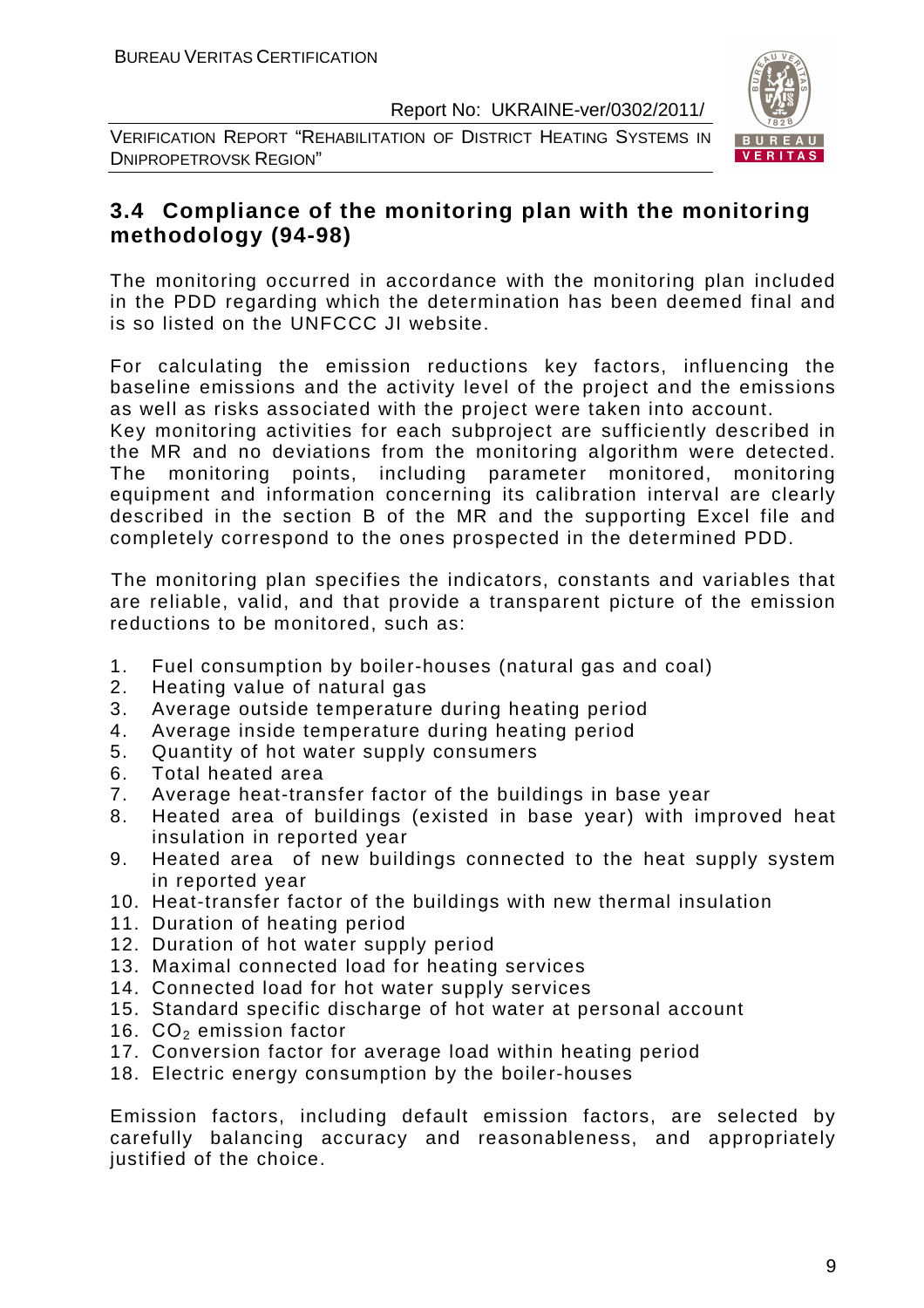VERIFICATION REPORT "REHABILITATION OF DISTRICT HEATING SYSTEMS IN DNIPROPETROVSK REGION"



Data used for monitoring of the emission reductions are sufficiently described in the Section B.2.1 of the MR (List of fixed default values, variables and attached values) and in Annex 1 (Data), Annex 2 (GHG emission reduction due to reducing of fuel consumption) and Annex 3 (GHG emission reduction due to reducing electricity consumption) to the MR.

The MR contains a complete compilation of the data that are collected for its application, including data that are measured or sampled and data that are collected from other sources (e.g. official statistics, IPCC, commercial and scientific literature etc.).

The calculation of emission reductions is based on conservative assumptions and the most plausible scenarios in a transparent manner.

Outstanding issues related to the Compliance of the monitoring plan with the monitoring methodology, project participants` response and BV Certification's conclusion is described in Appendix A (see FAR 01; CAR 03)

# **3.5 Revision of monitoring plan (99-100)**

Not applicable.

# **3.6 Data management (101)**

The data and their sources, provided in the monitoring report, are clearly identified, reliable and transparent. The implementation of data collection procedures is in accordance with the monitoring plan, including the quality control and quality assurance procedures. The function of the monitoring equipment, including its calibration status, is in order. The evidence and records used for the monitoring are maintained in a traceable manner.

The monitoring of the main parameter - natural gas consumption by boiler houses, is carried out by the following scheme:

1. All boiler-houses are equipped with gas flow meters.

2. An operator of a boiler-house registers the instrument readings in the paper journals "Journal of registration of boiler-house's operation parameters" every day.

3. For the boiler-houses that are not equipped with gas volume correctors the following algorithm was used. An operator of a boiler house reads the values of temperature and pressure of the natural gas at the boiler-house gas input every 2 hours. These parameters are used to bring gas consumption to standard conditions.

4. Operators transfer gas consumption data to Production-Technical Department by phone daily. They are stored there and used for gas supply fees.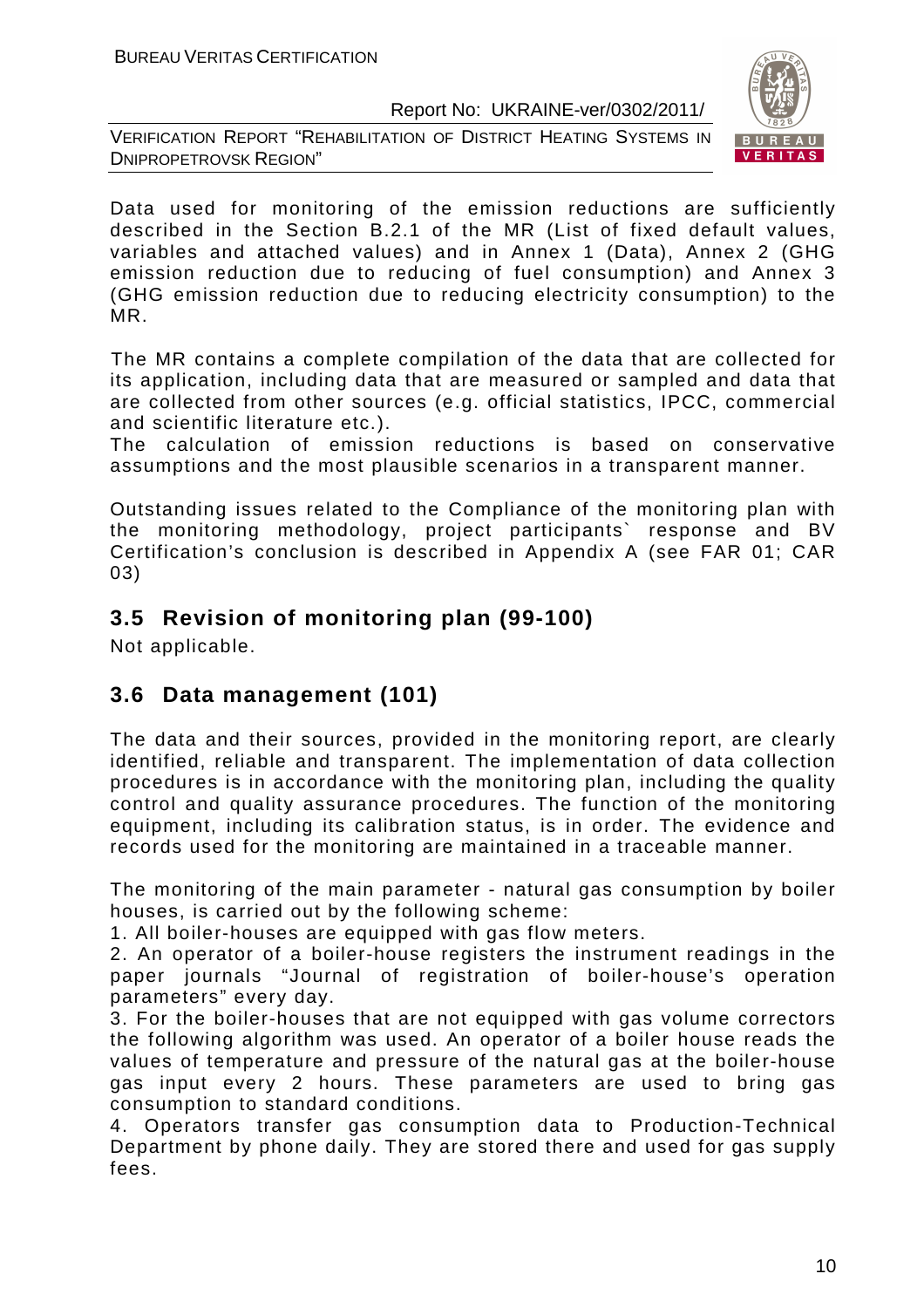VERIFICATION REPORT "REHABILITATION OF DISTRICT HEATING SYSTEMS IN DNIPROPETROVSK REGION"



All monitored data are submitted for verification, and are to be stored during two years after the end of the crediting period, according to the Order #14a dated 04.10.2010 "On appointment of the responsible personnel and establishment of the period on documentation storage". JSC "Oblteplocomunenergo" is responsible for data collection and storage.

All monitored data are submitted for verification, and are to be stored during two years after the end of the crediting period, according to the Order #14a dated 04.10.2010 "On appointment of the responsible personnel and establishment of the period on documentation storage". JSC "Oblteplocomunenergo" is responsible for data collection and storage.

Outstanding issues related to the Data management, PP's response and BV Certification's conclusion is described in Appendix (see CAR 04; CL 01).

# **3.7 Verification regarding programmes of activities (102- 110)**

Not applicable

# **4 VERIFICATION OPINION**

Bureau Veritas Certification has performed the seventh periodic verification of the «Rehabilitation of District Heating Systems in Dnipropetrovsk Region" project in Ukraine. The verification was performed on the basis of UNFCCC criteria and host country criteria and also on the criteria given to provide for consistent project operations, monitoring and reporting.

The verification consisted of the following three phases: i) desk review of the project design and the baseline and monitoring plan; ii) follow-up interviews with project stakeholders; iii) resolution of outstanding issues and the issuance of the final verification report and opinion.

The management of OJSC "Oblteplokomunenergo" is responsible for the preparation of the GHG emissions data and the reported GHG emissions reductions of the project on the basis set out within the project Monitoring Plan indicated in the final PDD version 04 dated 18/07/2011. The development and maintenance of records and reporting procedures are in accordance with the plan, including the calculation and determination of GHG emission reductions from the project, is the responsibility of the management of the project.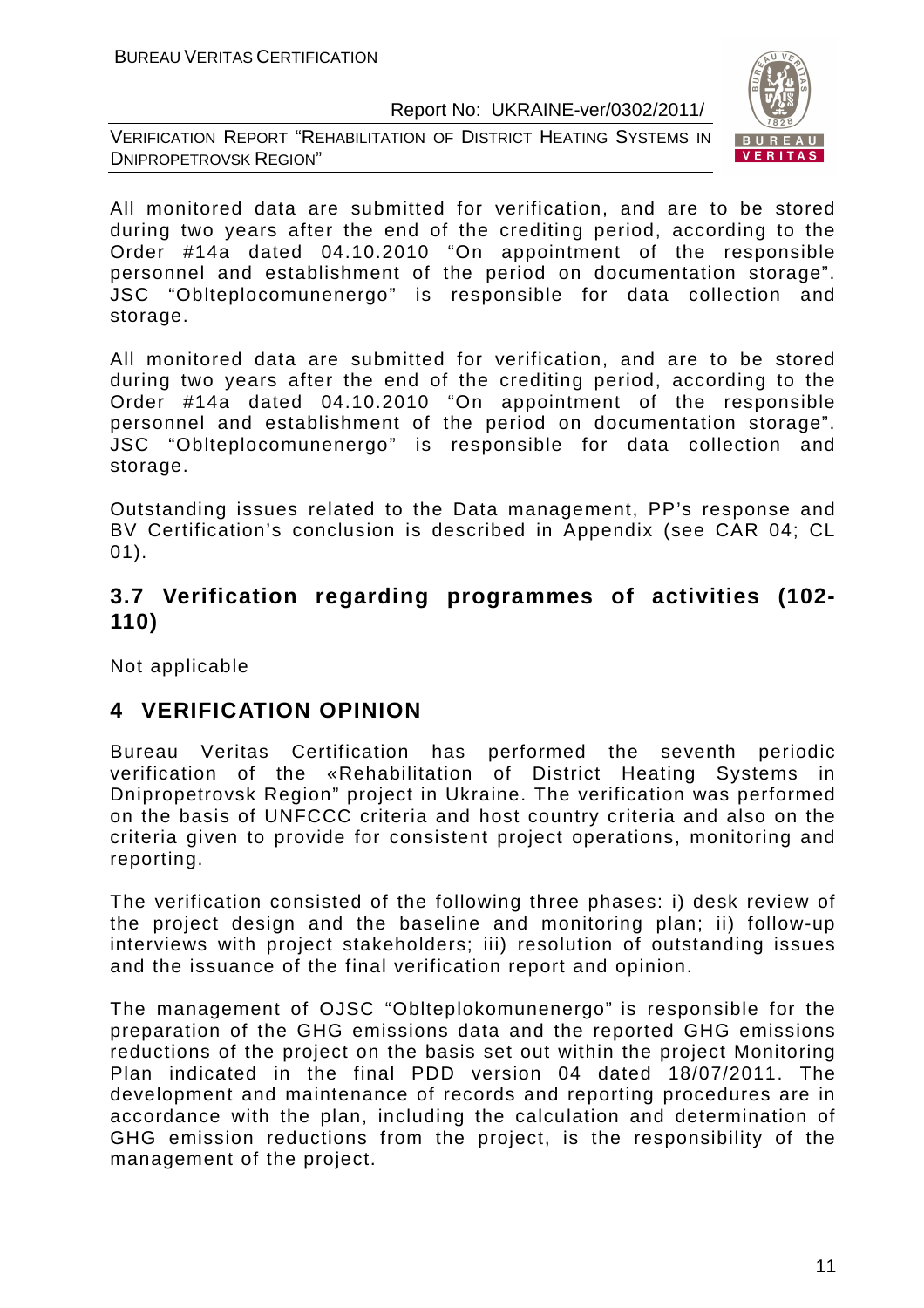VERIFICATION REPORT "REHABILITATION OF DISTRICT HEATING SYSTEMS IN DNIPROPETROVSK REGION"



Bureau Veritas Certification verified the Project Monitoring Report #07 version 02 dated 26/08/2011 for the reporting period from 01/01/2009 till 31/12/2009 as indicated below. Bureau Veritas Certification confirms that the project is implemented as planned and described in approved project design. Installed equipment being essential for generating emission reduction runs reliably and is calibrated appropriately. The monitoring system is in place and the project is generating GHG emission reductions.

Bureau Veritas Certification confirms that the GHG emission reduction is calculated without material errors, omissions, or misstatements. Our opinion relates to the project's GHG emissions and resulting GHG emissions reductions reported and related to the approved project baseline and monitoring, and its associated documents. Based on the information we have seen and evaluated, we confirm the following statement:

| Reporting period: From 01/01/2009 till 31/12/2009 |   |        |                             |
|---------------------------------------------------|---|--------|-----------------------------|
| Baseline emissions                                |   |        | 1136723 $tCO2$ equivalents. |
| Project emissions                                 | ÷ | 884802 | t $CO2$ equivalents.        |
| <b>Emission Reductions:</b>                       |   | 251921 | t $CO2$ equivalents.        |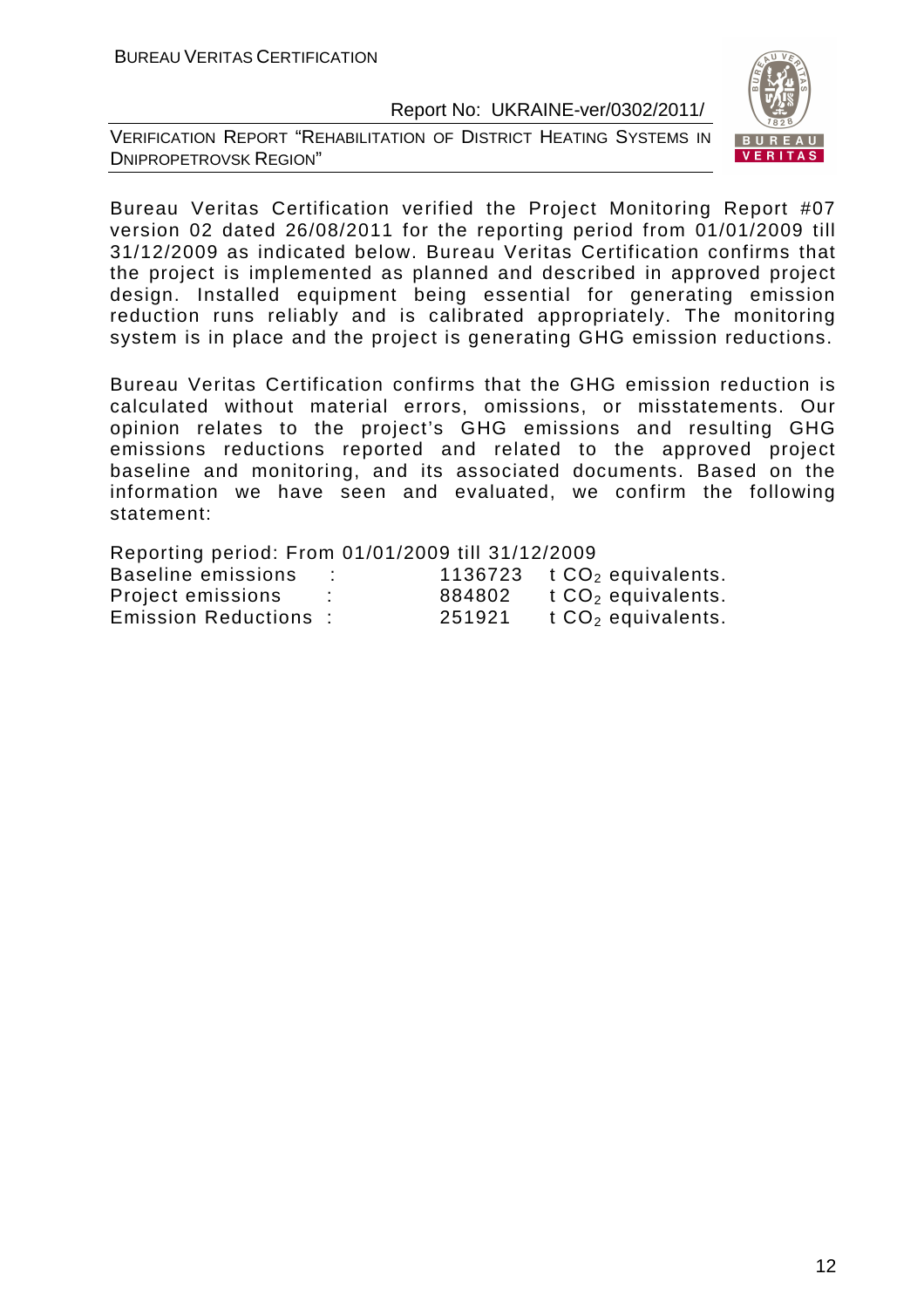VERIFICATION REPORT "REHABILITATION OF DISTRICT HEATING SYSTEMS IN DNIPROPETROVSK REGION"



# **5 REFERENCES**

#### **Category 1 Documents:**

Documents provided by OJSC "Oblteplokomunenergo" that relate directly to the GHG components of the project.

- 1. PDD "Rehabilitation of District Heating Systems in Dnipropetrovsk Region" version 04 dated 18/07/2011
- 2. Determination Report UKRAINE-det/0299/2011 dated 26/07/2011
- 3. Monitoring report «Rehabilitation of District Heating Systems in Dnipropetrovsk Region" #07 version 01 dated 29/07/2011
- 4. Monitoring report «Rehabilitation of District Heating Systems in Dnipropetrovsk Region" #07 version 02 dated 26/08/2011
- 5. Supporting Excel file "Annex 2-5 MR5 Dnepr\_KP Teploenergo"
- 6. Supporting Excel file "Annex 6-9 MR5 Dnepr\_MTM
- 7. Supporting Excel file Annex\_10\_13\_MR5\_Dnepr\_KR
- 8. Supporting Excel file "Annex\_14 MR5 Dnepr Total"
- 9. Letter of Approval #569/23/7 dated 16.03.2011 issued by the National Environmental Investment Agency of Ukraine
- 10. Letter of Approval #J294-0485 dated 24.01.2011 issued by the Federal Office for the Environment (Switzerland)

#### **Category 2 Documents:**

Background documents related to the design and/or methodologies employed in the design or other reference documents.

- /1/ Gas flow meter type Universal serial #10450295 (Hodycha 1a)
- /2/ Water boiler type PREXTHERM RSW 300
- /3/ Basic hit scheme of boiler-house «Hodycha 1a»
- /4/ Gas registration journal of boiler-house «Hodycha 1a»
- /5/ Journal of boiler-house gas equipment operation (Hodycha 1a)
- /6/ Journal of boiler-house chemical water cleaning (Hodycha 1a)
- /7/ Regime card of water heating boiler PREXTHERM RSW 300 «Hodycha 1a» boiler-house
- /8/ Regime card of water heating boiler type КВ-Г-4-150 «Pologovogo budinku #1» boiler-house
- /9/ Photo Gas flow meter type АИР-20/М2/ДД 410
- /10/ Photo Gas flow meter type АИР-20/М2/ДД 420
- /11/ Gas flow meter type Universal «Pologovogo budinku #1» boiler-house
- /12/ Daily register of steam boilers and auxiliary equipment operation (Pologovogo budinku #1 boiler-house)
- /13/ Shift journal of boilers and auxiliary equipment operation (Pologovogo budinku #1 boiler-house)
- /14/ Daily register of chemical water cleaning and hydroregime of boilers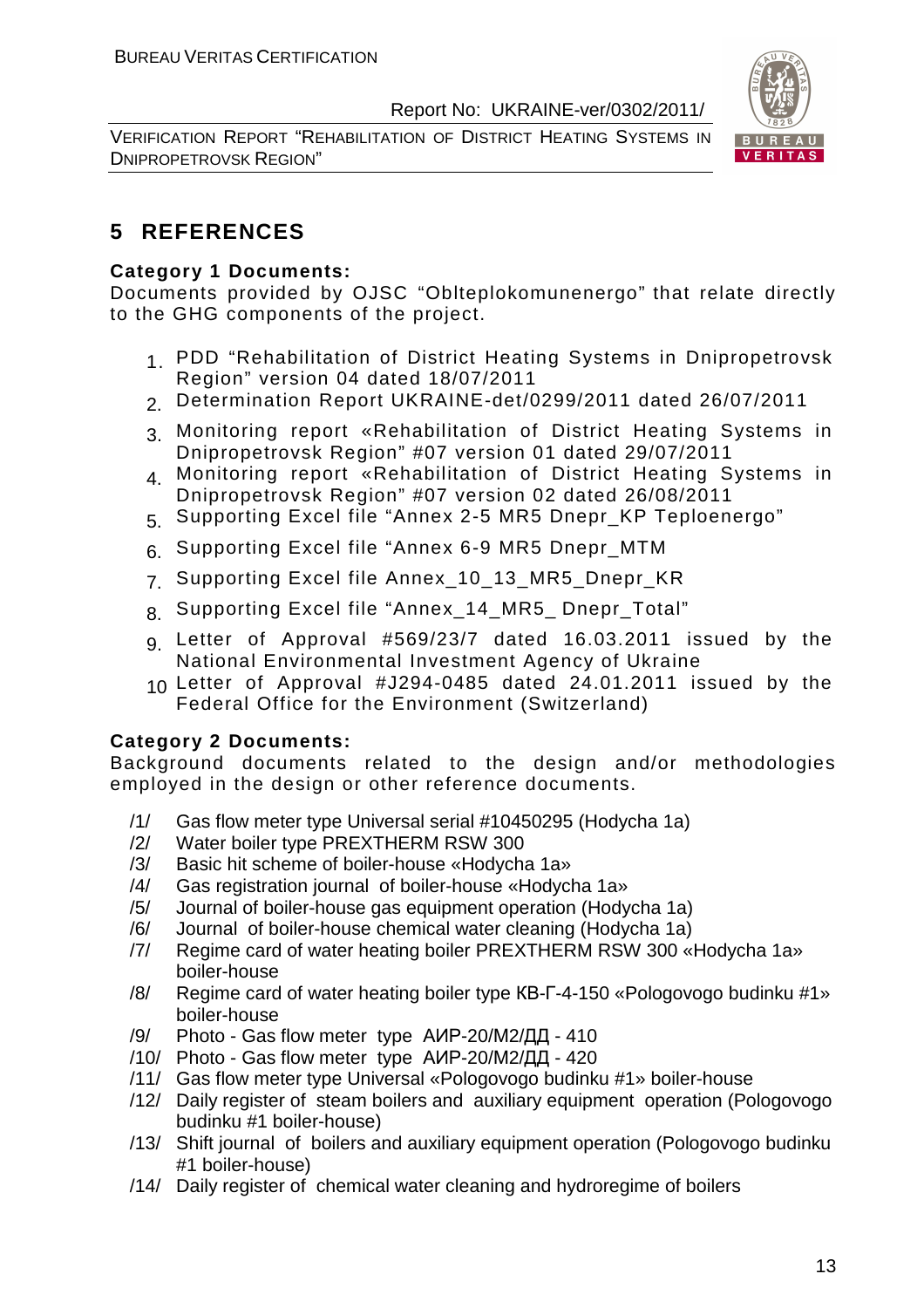VERIFICATION REPORT "REHABILITATION OF DISTRICT HEATING SYSTEMS IN DNIPROPETROVSK REGION"



(Pologovogo budinku #1 boiler-house).

- /15/ Shift journal of chemical water cleaning and hydroregime of boilers (Pologovogo budinku #1 boiler-house)
- /16/ Photo Boiler #1 (Pologovogo budinku #1)boiler-house
- /17/ Control panel of boiler #4 (Pologovogo budinku #1) boiler-house
- /18/ Control panel of boiler #5 (Pologovogo budinku #1) boiler-house
- /19/ Control panel of boiler #6 (Pologovogo budinku #1) boiler-house
- /20/ Photo Boiler #6 of boiler-house «Pologovogo budinku # 1» boiler-house
- /21/ Daily register of water heating and auxiliary equipment operation (Pologovogo budinku #1)
- /22/ Basic heat scheme (Pushkina #13 boiler-house)
- /23/ Daily register of water heating and auxiliary equipment operation (Pushkina #13 boiler-house)
- /24/ Natural gas consumption registration journal (Pushkina #13 boiler-house)
- /25/ Registration journal of chemical water cleaning conditions (Pushkina #13 boiler-house)
- /26/ Gas flow meter type Universal (Pushkina #13 boiler-house)
- /27/ Photo Pressure difference transducer type Сапфір #105320 (Pushkina #13 boiler-house)
- /28/ Photo Pressure difference transducer type Сапфір #105319 (Pushkina #13 boiler-house)
- /29/ Photo Diafragm #10427122 (Pushkina #13 boiler-house)
- /30/ Photo Water heating boiler type RIELLO RTQ 900 #1 (Pushkina #13 boilerhouse)
- /31/ Chart of security and alarm installation for water heating boiler type RIELLO RTQ 900 #1
- /32/ Basic heat scheme (KTRA boiler-house)
- /33/ Registration journal of boiler-house conditions (KTRA boiler-house)
- /34/ Registration journal of natural gas consumption (KTRA boiler-house)
- /35/ Gas flow meter type Universal (Hihant boiler-house #3)
- /36/ Monitoring parameters control panel of boiler #1 and boiler #2 (Hihant boilerhouse #3)
- /37/ Photo Boiler type ДКВР-10/13#2 (Hihant boiler-house #3)
- /38/ Photo Burner type ДКВР-10/13#2 (Hihant boiler-house #3)
- /39/ Basic heat scheme (Hihant boiler-house #3)
- /40/ Daily parameters register for boilers type ДКВР-10/13#1,2,3 (Hihant boilerhouse #3)
- /41/ Manual for gas flow meter type Universal (Hihant boiler-house #3)
- /42/ Daily register of boilers type ПТВМ (Hihant boiler-house #3)
- /43/ Journal on chemical water cleaning analysis of boilers type ПТВМ (Hihant boiler-house #3)
- /44/ Gas flow meter type Universal serial #10427148 (Vodohriina boiler-house)
- /45/ Manual for gas flow meter type Universal (Vodohriina boiler-house)
- /46/ Photo sensor type METRAN-49-ДД #81579 (Vodohriina boiler-house)
- /47/ Photo –sensor type METRAN #469415 (Vodohriina boiler-house)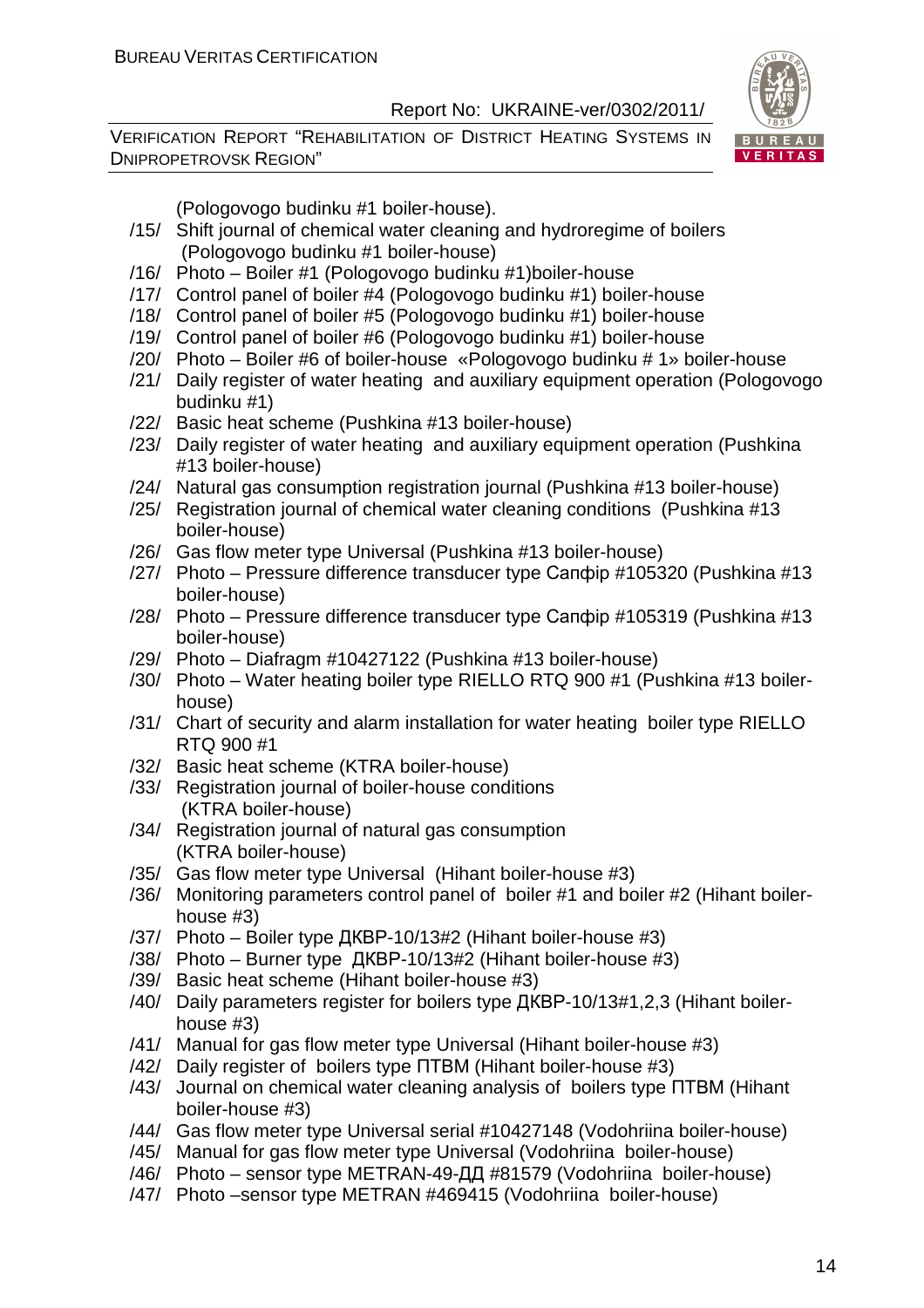

- /48/ Basic heat scheme (Vodohriina boiler-house)
- /49/ Parameters control journal of boilers and hot water supply(Daily register) (Vodohriina boiler-house)
- /50/ Shift journal of boiler aggregates and auxiliary equipment and their renovation (Vodohriina boiler-house)
- /51/ Journal of chemical water cleaning conditions (Vodohriina boiler-house)
- /52/ Panel type КВП of boiler #2 (Vodohriina boiler-house)
- /53/ Photo Boiler type КГВ # 47105 (Vodohriina boiler-house)
- /54/ Panel type КВП of boiler #1 (Vodohriina boiler-house)
- /55/ Report on air protection for the  $1<sup>st</sup>$  quarter 2010
- /56/ Report on air protection for the 2nd quarter 2010
- /57/ Report on air protection for the  $3<sup>d</sup>$  quarter 2010
- /58/ Report on air protection for 2010
- /59/ EIA "Municipal Enterprise "Kryvorizhteplomerezha" boiler #102 installation" (Pushkina #13 boiler-house)
- /60/ EIA "Municipal Enterprise "Kryvorizhteplomerezha" boiler #102 installation" (Children's Hospital #4 boiler-house)
- /61/ EIA « 102 boiler Municipal Enterprise «Kryvorizhteplomerezha» installation » (Quarter 25 boiler-house)
- /62/ Letter #1190 dated 04/04/2008 on getting permit for stationary sources air pollution.
- /63/ Letter #5451 dated 27/12/2007 on getting permit for stationary sources air pollution.
- /64/ Permit #1211000000-37 for the period from 22/06/2007 till 22/06/2012 on stationary sources air pollution.
- /65/ Permit #1211027200-233 for the period from 20/02/2009 till 20/03/2014 on stationary sources air pollution.
- /66/ Permit #1211037200-273 for the period from 20/03/2009 till 20/03/2014 on stationary sources air pollution
- /67/ Permit #1211036900-279 for the period from 20/03/2009 till 20/03/2014 on stationary sources air pollution
- /68/ Permit #1211037000-248 for the period from 20/03/2009 till 20/03/2014 on stationary sources air pollution.
- /69/ Permit #1211036300-254 for the period from 20/03/2009 till 20/03/2019 on stationary sources air pollution.
- /70/ Permit #1211037200-258 for the period from 20/03/2009 till 20/03/2014 on stationary sources air pollution.
- /71/ Permit #1211036400-268 for the period from 23/06/2008 till 23/06/2013 on stationary sources air pollution.
- /72/ Permit #1211036300-263 for the period from 23/06/2008 till 23/06/2013 on stationary sources air pollution.
- /73/ Permit #1211037200-278 for the period from 23/06/2008 for till 23/06/2013 on stationary sources air pollution.
- /74/ Permit #1211036400-246 for the period from 23/06/2008 till 23/06/2013 on stationary sources air pollution.
- /75/ Permit #1211036400-261 for the period from 23/06/2008 till 23/06/2013 on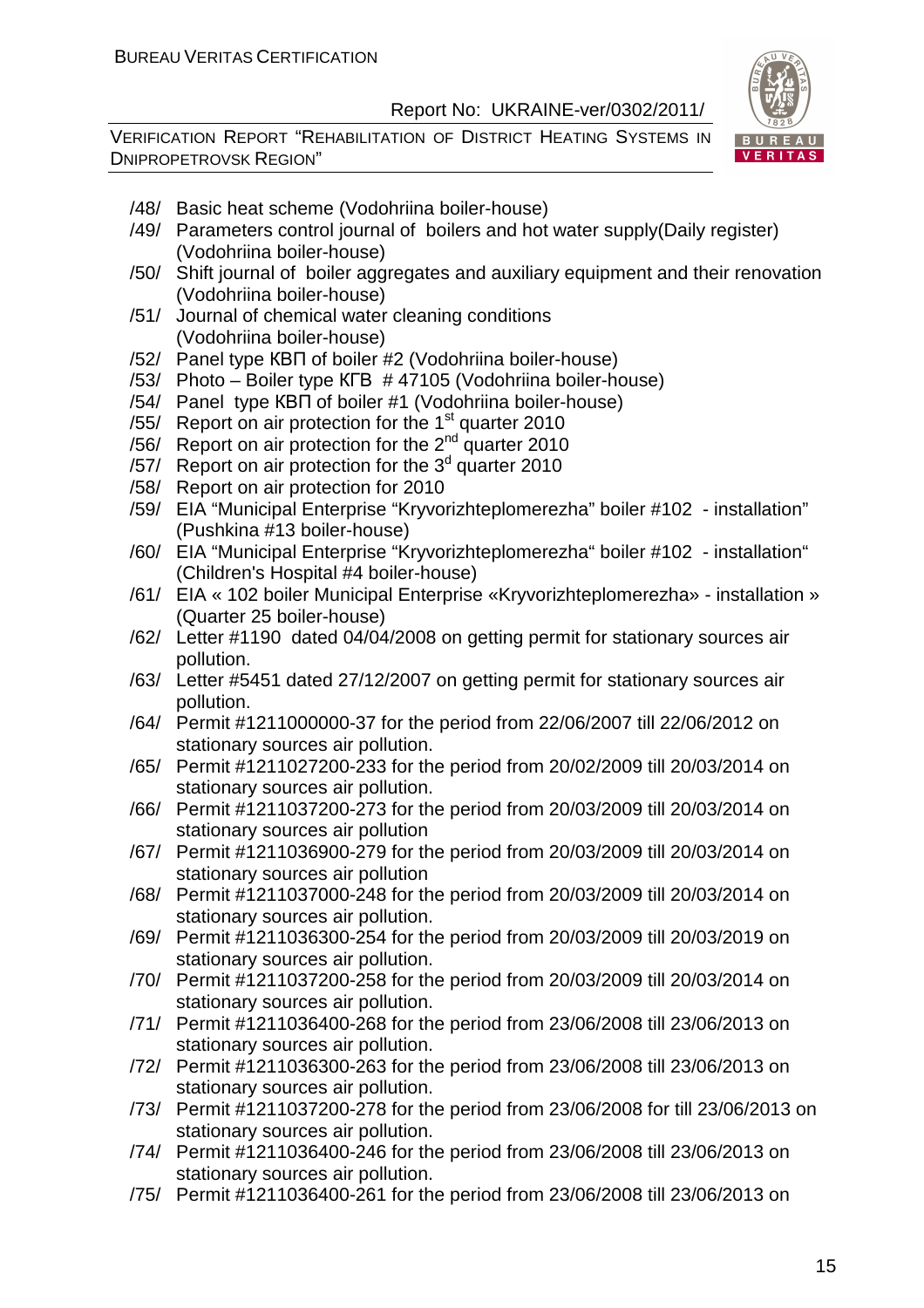VERIFICATION REPORT "REHABILITATION OF DISTRICT HEATING SYSTEMS IN DNIPROPETROVSK REGION"



stationary sources air pollution.

- /76/ Permit #1211037200-232 for the period from 23/06/2008 till 23/06/2013 on stationary sources air pollution.
- /77/ Permit #1211037500-281 for the period from 23/06/2008 till 23/06/2013 on stationary sources air pollution.
- /78/ Permit #1211036400-264 for the period from 23/06/2008 till 23/06/2013 on stationary sources air pollution.
- /79/ Permit #1211036900-272 for the period from 23/06/2008 till 23/06/2013 on stationary sources air pollution.
- /80/ Permit #1211037200-232 for the period from 23/06/2008 till 23/06/2013 on stationary sources air pollution.
- /81/ Permit #1211037200-265 for the period from 23/06/2008 till 23/06/2013 on stationary sources air pollution.
- /82/ Permit #1211037200-224 for the period from 23/06/2008 till 23/06/2013 on stationary sources air pollution.
- /83/ Permit #122800000-23 for the period from 23/06/2008 till 23/06/2013 on stationary sources air pollution.
- /84/ Permit #1211037500-259 for the period from 23/06/2008 till 23/06/2013 on stationary sources air pollution.
- /85/ Permit #1211037500-255 for the period from 23/06/2008 till 23/06/2013 on stationary sources air pollution.
- /86/ Permit #1211036900-253 for the period from 23/06/2008 till 23/06/2013 on stationary sources air pollution.
- /87/ Permit #1211036600-239 for the period from 23/06/2008 till 23/06/2013 on stationary sources air pollution.
- /88/ Permit #1211037000-237 for the period from 23/06/2008 till 23/06/2013 on stationary sources air pollution.
- /89/ Permit #1211037000-236 for the period from 23/06/2008 till 23/06/2013 on stationary sources air pollution.
- /90/ Permit #1211037500-250 for the period from 23/06/2008 till 23/06/2013 on stationary sources air pollution.
- /91/ Permit #1211037500-241 for the period from 23/06/2008 till 23/06/2013 on stationary sources air pollution.
- /92/ Permit #1211037200-280 for the period from 23/06/2008 till 23/06/2013 on stationary sources air pollution.
- /93/ Permit #1211037500-256 for the period from 23/06/2008 till 23/06/2013 on stationary sources air pollution.
- /94/ Permit #1211037500-243 for the period from 23/06/2008 till 23/06/2013 on stationary sources air pollution.
- /95/ Permit #1211036400-275 for the period from 23/06/2008 till 23/06/2013 on stationary sources air pollution.
- /96/ Permit #1211036600-238 for the period from 23/06/2008 till 23/06/2013 on stationary sources air pollution.
- /97/ Permit #1211036400-469 for the period from 08/06/2010 till 08/06/2015 on stationary sources air pollution.
- /98/ Passport on gas meter type supersonic «КУРС-01», serial number #4243
- /99/ Calibration protocol on gas meter type РГК-100, serial number #7097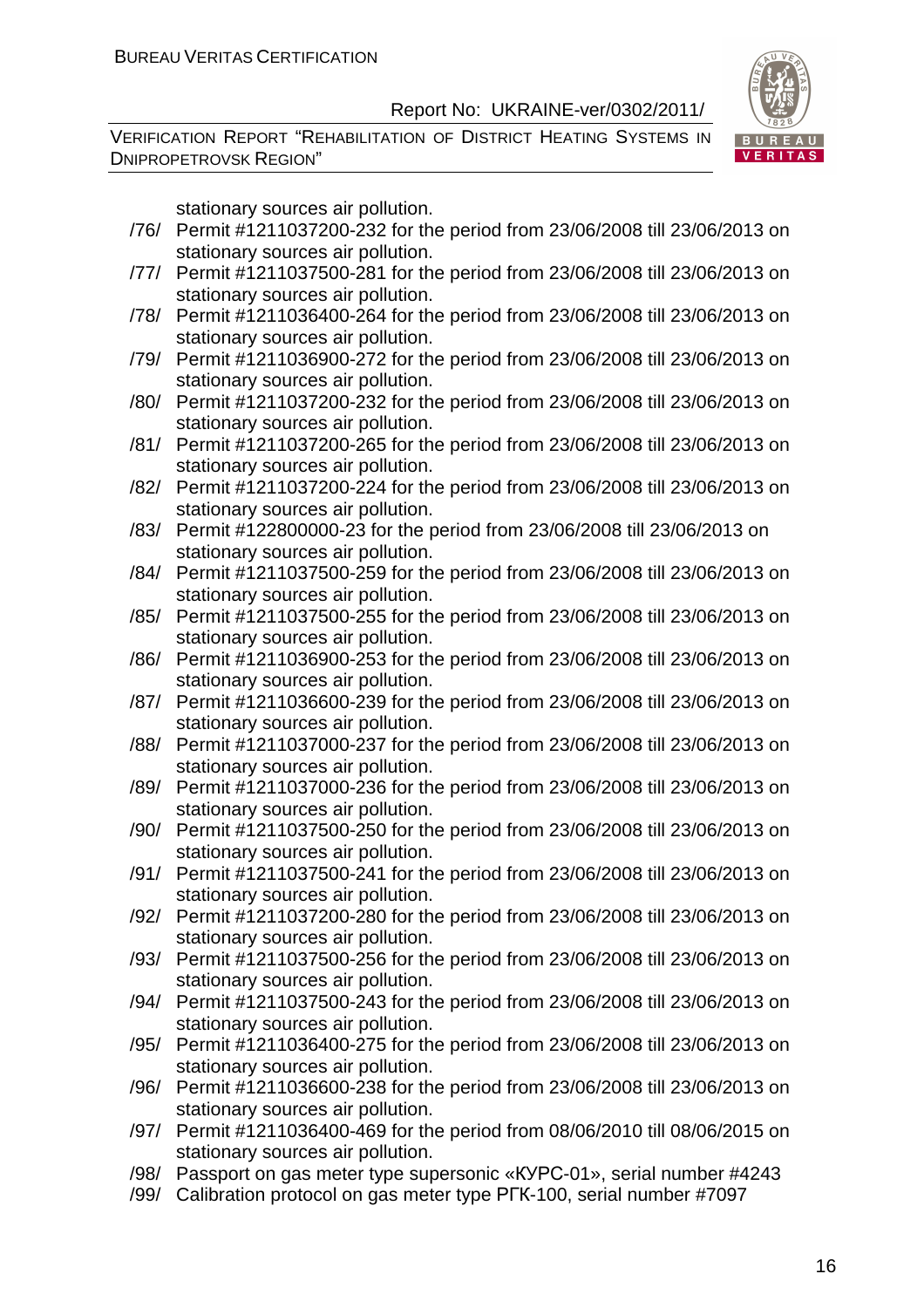

- /100/ Passport on gas meter type РГК-100, serial number #7097
- /101/ Passport on gas meter type РГК-100, serial number #4464
- /102/ Calibration protocol on gas meter type РГК-400,serial number #4464
- /103/ Calibration protocol on gas meter type Курс-01-G400A,serial number #4104
- /104/ Passport on gas meter type GSM-25, serial number #074905
- /105/ Calibration protocol on gas meter type GMS-G25,serial number #074905
- /106/ Calibration protocol on gas meter type РГК-G65,serial number #0022
- /107/ Passport on gas meter type РГК-G65, serial number #0022
- /108/ Calibration protocol on gas meter type РГК-G65,serial number #0005
- /109/ Passport on gas meter type РГК-G65, serial number #0005
- /110/ Calibration protocol on gas meter type РГК-G65,serial number #00040
- /111/ Passport on gas meter type РГК-G65, serial number #0040
- /112/ Calibration protocol on gas meter type РГК-G25,serial number #0487
- /113/ Passport on gas meter type РГК-G25, serial number #0487
- /114/ Passport on rotor gas meter type РГК-Ех, serial number #0004014
- /115/ Statement of work activity dated 01/08/2011
- /116/ Protocol on constant programming parameters of gas flow meter type Universal-01 (Pushkina #13 boiler-house)
- /117/ Conformity statement of flow meter unit. Boiler-house (Pushkina #13)
- /118/ Measuring statement dated 20/11/2007 on RU pipeline inside diameter. Boilerhouse (Pushkina #13)
- /119/ Passport on surroundings measuring conditions and characteristics. Boilerhouse (Pushkina #13)
- /120/ Passport on diaphragm, serial number #1300 Boiler-house (Pushkina #13)
- /121/ Сertificate #1086 on pressure transducer type Сапфір-22М-ДД-2430, serial number #146623 Boiler-house (Pushkina #13)
- /122/ Сertificate #921 on flow meter type Universal-01, serial number #6817 (Pushkina #13)
- /123/ Calibration protocol #921 on flow meter type Universal-01, serial #6817 (Pushkina #13)
- /124/ Certificate #1624 on flow meter type Universal-01, serial #30001 (Komunistychna, 43 boiler-house)
- /125/ Calibration protocol #1624 on flow meter type Universal-01, serial #30001 (Komunistychna, 43 boiler-house)
- /126/ Conformity certificate on flow meter unit type АЧЦА.407251.001 ФО and ГРЄМ 020000.000 КЕ (Komunistychna, 43 boiler-house)
- /127, Passport on pressure transducer type Metran-100ДД, serial #278617 (3<sup>d</sup> City Hospital boiler-house)
- $/128$ , Passport on diaphragm #14 (3<sup>d</sup> City Hospital boiler-house)
- /129/ Passport on diaphragm #2011 (Pologovogo budinku #1)
- /130, Passport on diaphragm #15  $(3<sup>d</sup>$  City Hospital boiler-house)
- /131/ Protocol on default parameters programming of flow meter type Universal-01 at 3<sup>d</sup> City Hospital boiler-house
- /132/ Conformity certificate on flow meter unit type Фб.784.000ТО and ГРЄМ 020000.001-02 ПС (3d City Hospital)
- /133/ Passport on pressure transducer type Metran-100ДД-1430, serial #186745 (RUDOR boiler-house)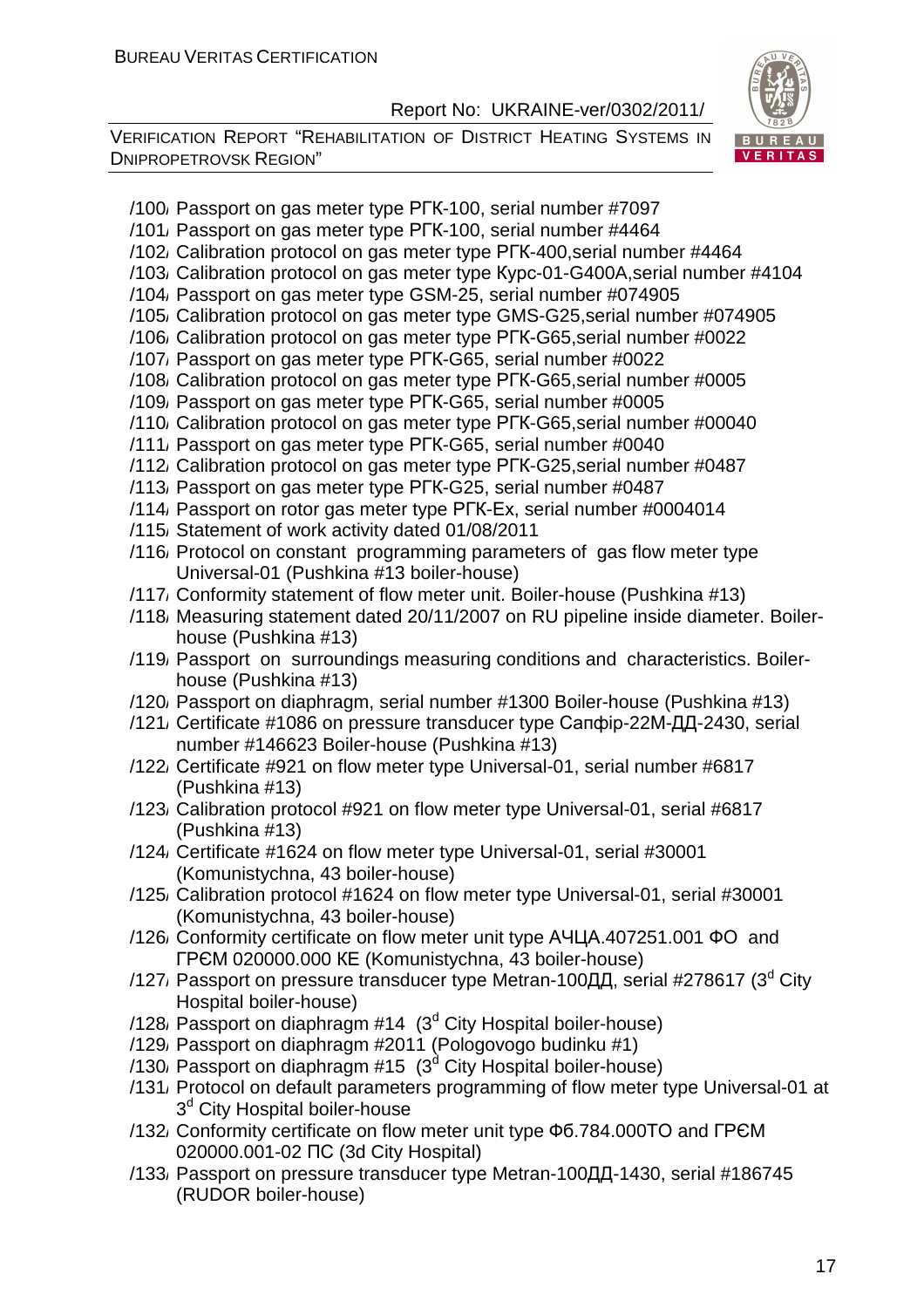

- /134/ Passport on temperature transducer type ПТВ-01-1, serial #1004 (RUDOR boiler-house)
- /135/ Passport on pressure sensor type АИР-20/М2-ДД-410, serial #20-74177 (RUDOR boiler-house)
- /136/ Passport on pressure transducer type Сапфір-22М-ДД-2430, serial #146546 (RUDOR boiler-house)
- /137/ Certificate #1141on pressure transducer type Сапфір-22М-ДД-2430, serial #146546 (RUDOR boiler-house)
- /138/ Passport on pressure transducer type МИДА-ДА, serial #05412273 (RUDOR boiler-house)
- /139/ Certificate #922 on flow meter type Universal-01, serial #3800 (RUDOR boilerhouse)
- /140/ Calibration protocol #922 on flow meter type Universal-01, serial #3800 (RUDOR boiler-house)
- /141/ Conformity certificate on flow meter unit type Фб.784.000ТО and ГРЄМ 020000.001-02 ПС (RUDOR boiler-house)
- /142/ Passport on pressure transducer type Metran-100ДД, serial #469415,  $2^{nd}$  City Hospital boiler-house
- /143, Passport on pressure transducer type Мида-ДА, serial #05413200,  $2^{nd}$  City Hospital boiler-house
- /144, Passport on pressure sensor type Metran-49ДД-9420, serial #819579, 2<sup>nd</sup> Citv Hospital boiler-house
- /145, Certificate #637 on flow meter type Universal-01, serial #6715,  $2^{nd}$  City Hospital boiler-house
- /146/ Calibration protocol #637 on flow meter type Universal-01, serial #6715,  $2^{nd}$ City Hospital boiler-house
- /147/ Protocol on default parameters programming of flow meter type Universal-01 at 2<sup>nd</sup> City Hospital boiler-house
- /148/ Conformity statement on flow meter unit ГРЄМ.020000.001-01 КЕ and РД 50- 213-80 (2<sup>nd</sup> City Hospital boiler-house)
- /149/ Acceptance-transmitting certificate on repaired, rehabilitated and upgraded objects at 103 Urytskoho st. boiler-house
- /150/ Acceptance-transmitting certificate on repaired, rehabilitated and upgraded objects at boiler-house #33, 9 and City Hospital
- /151/ Acceptance-transmitting certificate on repaired, rehabilitated and upgraded objects at 87 Mopravska st. boiler-house
- /152/ Acceptance-transmitting certificate on repaired, rehabilitated and upgraded objects at "Hihant" boiler-house
- /153/ Acceptance-transmitting certificate on repaired, rehabilitated and upgraded objects at UTKR #18
- /154/ Acceptance-transmitting certificate on repaired, rehabilitated and upgraded objects at "Hihant" boiler-house, boiler ПТВМ-50 №2
- /155/ Acceptance-transmitting certificate on repaired, rehabilitated and upgraded objects at Ternovsk region
- /156/ MEHSN "Kryvorizhteplomerezha" personnel education and reattestation schedule for 2010 (labour technological, fire and electrical safety rules and regulations)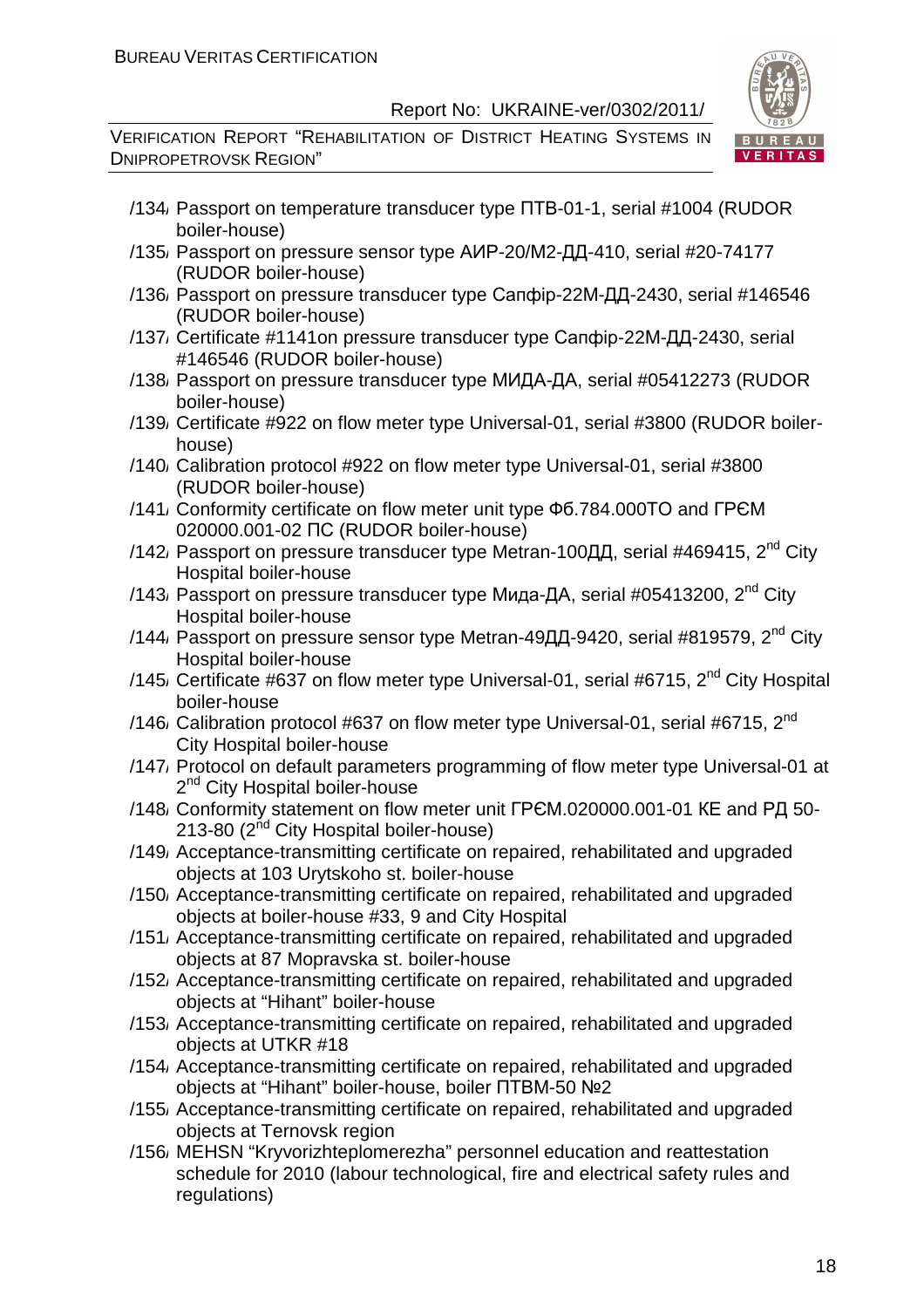

- /157/ Protocol #380 on heating units and networks operation safety regulations knowledge examination
- /158/ Protocol #2 on heating units and networks operation safety regulations knowledge examination
- /159/ Information on average daily air and water temperature in Kryvyi Rih in December 2010
- /160/ Information on average daily air and water temperature in Kryvyi Rih in November 2010
- /161/ Information on average daily air and water temperature in Kryvyi Rih in October 2010
- /162/ Information on average daily air and water temperature in Kryvyi Rih in September 2010
- /163/ Information on average daily air and water temperature in Kryvyi Rih in August 2010
- /164/ Information on average daily air and water temperature in Kryvyi Rih in July 2010
- /165/ Information on average daily air and water temperature in Kryvyi Rih in June 2010
- /166/ Information on average daily air and water temperature in Kryvyi Rih in May 2010
- /167/ Information on average daily air and water temperature in Kryvyi Rih in April 2010
- /168/ Information on average daily air and water temperature in Kryvyi Rih in March 2010
- /169/ Information on average daily air and water temperature in Kryvyi Rih in February 2010
- /170/ Information on average daily air and water temperature in Kryvyi Rih in January 2010
- /171/ Natural gas physical and chemical characteristics certificate for January 2010
- /172/ Natural gas physical and chemical characteristics certificate for February 2010
- /173/ Natural gas physical and chemical characteristics certificate for March 2010
- /174/ Natural gas physical and chemical characteristics certificate for April 2010
- /175/ Natural gas physical and chemical characteristics certificate for May 2010
- /176/ Natural gas physical and chemical characteristics certificate for June 2010
- /177/ Natural gas physical and chemical characteristics certificate for July 2010
- /178/ Natural gas physical and chemical characteristics certificate for August 2010
- /179/ Natural gas physical and chemical characteristics certificate for September 2010
- /180/ Natural gas physical and chemical characteristics certificate for October 2010
- /181/ Natural gas physical and chemical characteristics certificate for November 2010
- /182/ Natural gas physical and chemical characteristics certificate for December 2010
- /183/ Logbook on emergency and failure situations in MEHSN "Kryvorizhteplomerezha" operation
- /184/ Notice dated 10/12/2010
- /185/ Notice dated 16/12/2010
- /186/ Notice dated 11/12/2010
- /187/ Report on active energy consumption for March 2010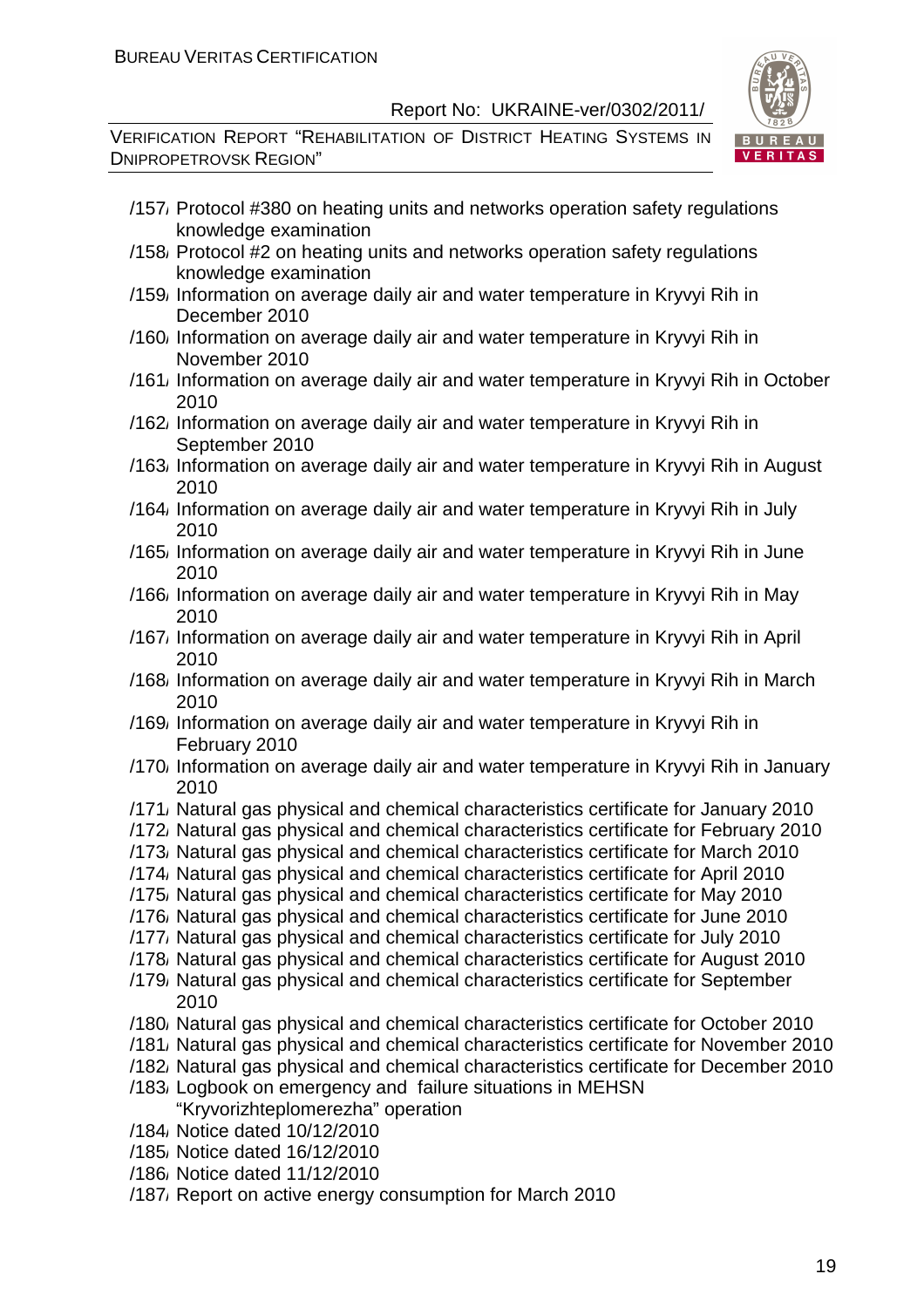VERIFICATION REPORT "REHABILITATION OF DISTRICT HEATING SYSTEMS IN DNIPROPETROVSK REGION"



/188/ Statement on energy consumption for March 2010 /189/ Report on active energy consumption for February 2010 /190/ Energy consumption by suppliers for February 2010 /191/ Report on energy consumption for February 2010 /192/ Report on energy consumption by ASTELIT LLC for January 2010 /193/ Report on active energy consumption for June 2010 /194/ Energy consumption by suppliers for June 2010 /195/ Report on active energy consumption for March 2010 /196/ Report on active energy consumption for April 2010 /197/ Report on active energy consumption for September 2010 /198/ Report on active energy consumption for August 2010 /199/ Report on active energy consumption for July 2010 /200/ Report on active energy consumption for December 2010 /201/ Report on active energy consumption for November 2010 /202/ Report on active energy consumption for October 2010 /203/ Report on active energy consumption for 2010 /204/ Report on natural gas consumption for January 2010 /205/ Report on natural gas consumption for February 2010 /206/ Report on natural gas consumption for March 2010 /207/ Report on natural gas consumption for April 2010 /208/ Report on natural gas consumption for May 2010 /209/ Report on natural gas consumption for June 2010 /210/ Report on natural gas consumption for July 2010 /211/ Report on natural gas consumption for August 2010 /212/ Report on natural gas consumption for September 2010 /213/ Report on natural gas consumption for October 2010 /214/ Report on natural gas consumption for November 2010 /215/ Report on natural gas consumption for 2010 /216/ Average daily register of parameters at MEHSN "Kryvorizhteplomerezha" heat supply system objects for September 2010 /217/ Average daily register of parameters at MEHSN "Kryvorizhteplomerezha" heat supply system objects for January 2010 /218/ Average daily register of parameters at MEHSN "Kryvorizhteplomerezha" heat supply system objects for February 2010 /219/ Average daily register of parameters at MEHSN "Kryvorizhteplomerezha" heat supply system objects for December 2010 /220/ Average daily register of parameters at MEHSN "Kryvorizhteplomerezha" heat supply system objects for November 2010 /221/ Average daily register of parameters at MEHSN "Kryvorizhteplomerezha" heat supply system objects for October 2010 /222/ Average daily register of parameters at MEHSN "Kryvorizhteplomerezha" heat supply system objects for August 2010 /223/ Average daily register of parameters at MEHSN "Kryvorizhteplomerezha" heat supply system objects for June 2010 /224/ Average daily register of parameters at MEHSN "Kryvorizhteplomerezha" heat supply system objects for July 2010 /225/ Average daily register of parameters at MEHSN "Kryvorizhteplomerezha" heat supply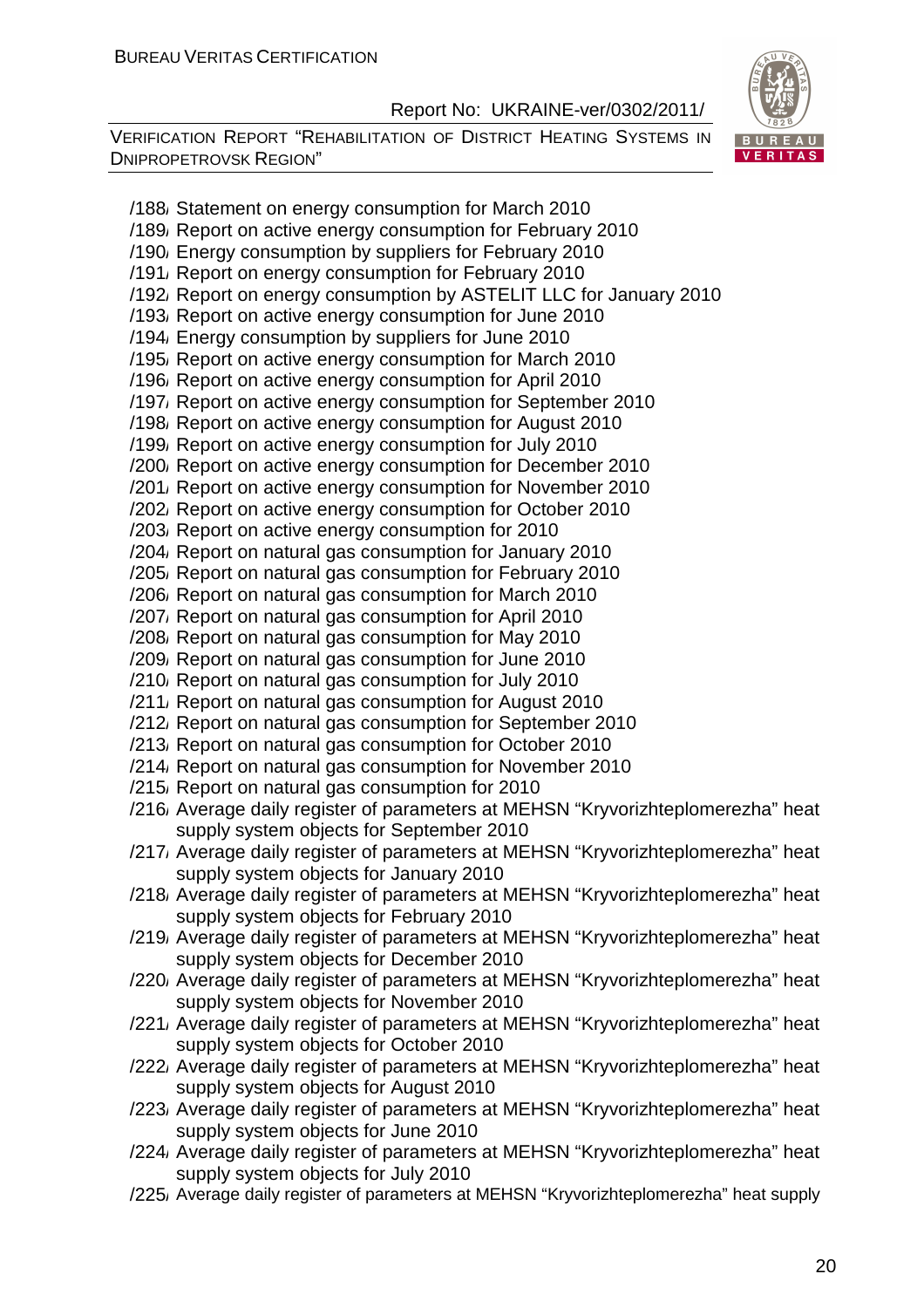VERIFICATION REPORT "REHABILITATION OF DISTRICT HEATING SYSTEMS IN DNIPROPETROVSK REGION"



system objects for March 2010

- /226/ Average daily register of parameters at MEHSN "Kryvorizhteplomerezha" heat supply system objects for April 2010
- /227/ Average daily register of parameters at MEHSN "Kryvorizhteplomerezha" heat supply system objects for May 2010
- /228/ Photo Gas meter type Universal, serial #6819 (Oncology boiler-house)
- /229/ Natural gas registration journal (Oncology boiler-house)
- /230/ Natural gas registration journal (Oncology boiler-house)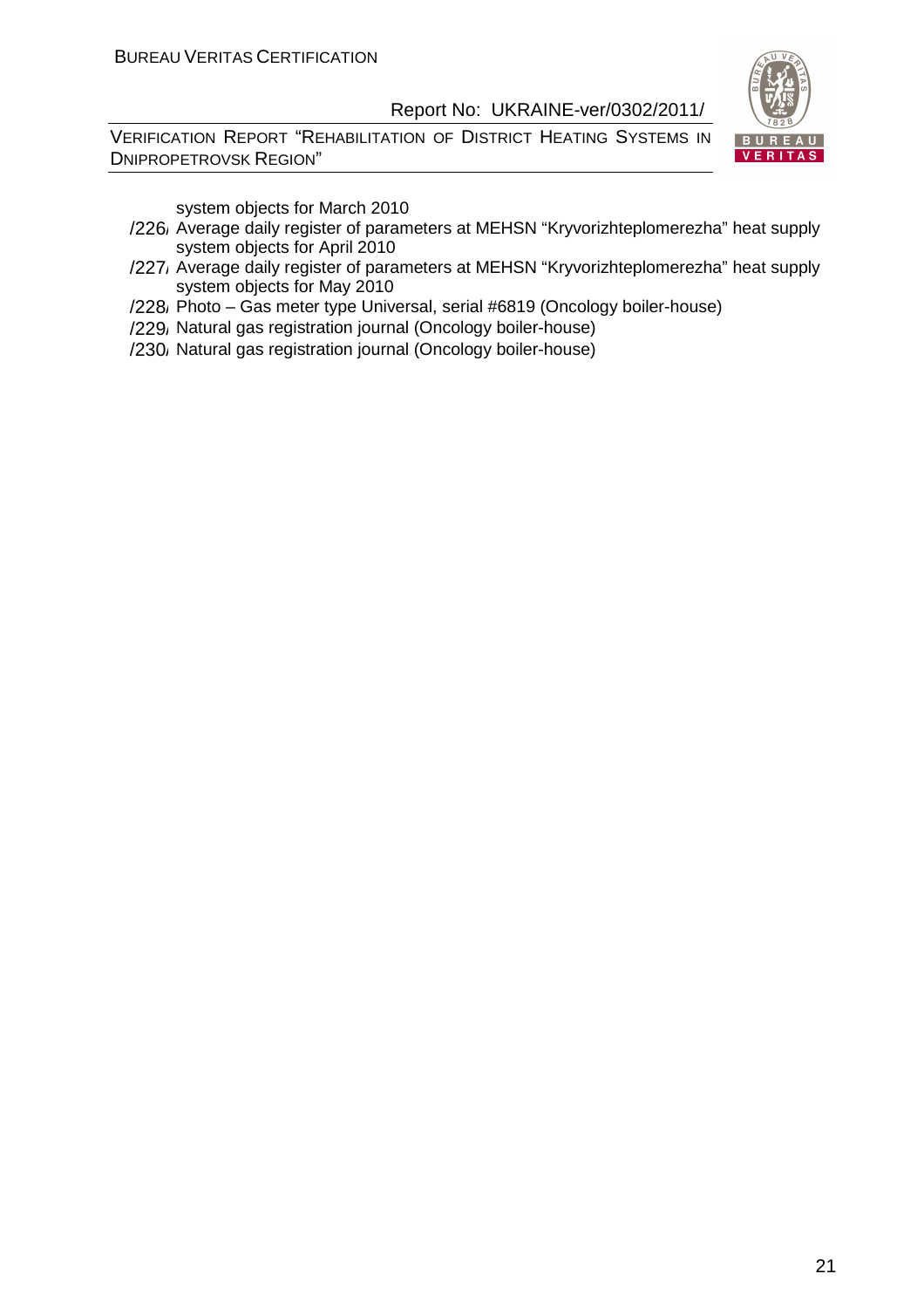VERIFICATION REPORT "REHABILITATION OF DISTRICT HEATING SYSTEMS IN DNIPROPETROVSK REGION"



#### **Persons interviewed:**

List persons interviewed during the determination or persons that contributed with other information that are not included in the documents listed above.

- /1/ Director of MEHSN "Kryvorizhteplomerezha"- Mitin S.M.
- /2/ Chief Engineer of MEHSN "Kryvorizhteplomerezha" Ierin O.Yu. /3/ Сhief electrician of
	- MEHSN "Kryvorizhteplomerezha" Smirnov K.F.
- /4/ Head of OP and BR MEHSN "Kryvorizhteplomerezha" - Asmolov S.O.
- /5/ Head of the laboratory setup –Kulish A.V.
- /6/ Engineer of technical supervision of MEHSN "Kryvorizhteplomerezha" - Dolzhenko S.V.
- /7/ Engineer of accounting group Savko O.A.
- /8/ Engineer-serviceman of boiler equipment Kucheriavaia E.L.
- /9/ Engineer-serviceman of boiler equipment Kotova V.A.
- /10/ Foreman Tkachenko I.V.
- /11/ JI Consultant, Institute of Engineering Ecology Korinchuk K.O.
- /12/ JSC "Oblteplocomunenergo", Head of Legal Support of economic activity - Bardina O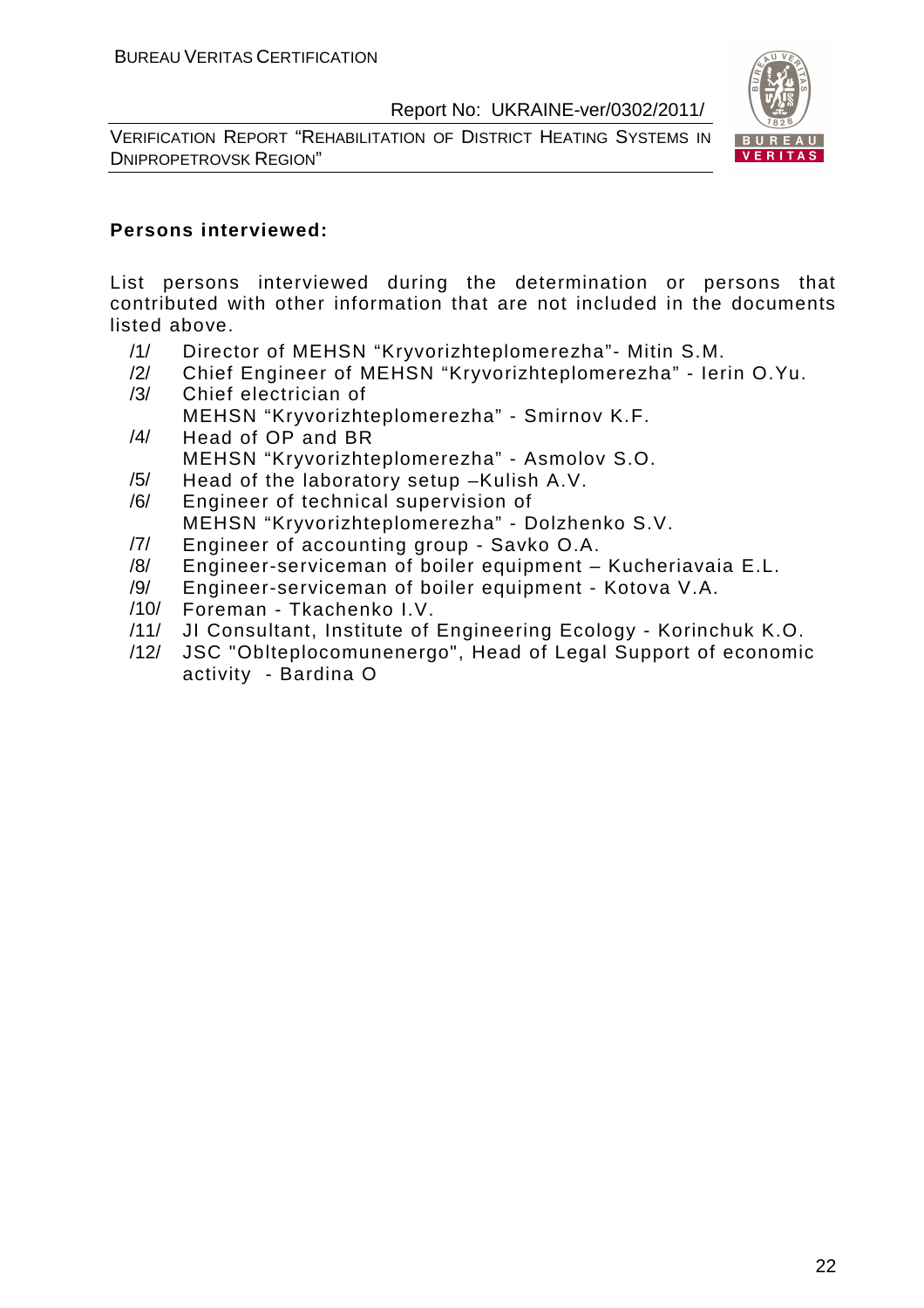VERIFICATION REPORT "REHABILITATION OF DISTRICT HEATING SYSTEMS IN DNIPROPETROVSK REGION"



# **БЮРО ВЕРІТАС СЕРТИФІКЕЙШН ХОЛДИНГ SAS**

#### **VERIFICATION PROTOCOL**

# **CHECK LIST FOR VERIFICATION, ACCORDING TO THE JOINT IMPLEMENTATION DETERMINATION AND VERIFICATION MANUAL (VERSION 01)**

| <b>DVM</b><br><b>Paragraph</b> | <b>Check Item</b>                                                                                                                                                                                                                                                                 | <b>Initial finding</b>                                                                                                                                                                                                                                                                                                                                                                                                                                                                                                                                                                                                                                                        | <b>Draft</b><br><b>Conclusion</b> | <b>Final</b><br><b>Conclusion</b> |
|--------------------------------|-----------------------------------------------------------------------------------------------------------------------------------------------------------------------------------------------------------------------------------------------------------------------------------|-------------------------------------------------------------------------------------------------------------------------------------------------------------------------------------------------------------------------------------------------------------------------------------------------------------------------------------------------------------------------------------------------------------------------------------------------------------------------------------------------------------------------------------------------------------------------------------------------------------------------------------------------------------------------------|-----------------------------------|-----------------------------------|
|                                | <b>Project approvals by Parties involved</b>                                                                                                                                                                                                                                      |                                                                                                                                                                                                                                                                                                                                                                                                                                                                                                                                                                                                                                                                               |                                   |                                   |
| 90                             | Has the DFPs of at least one Party<br>involved, other than the host Party,<br>issued a written project approval when<br>submitting the first verification report to<br>the secretariat for publication in<br>accordance with paragraph 38 of the JI<br>guidelines, at the latest? | The written approvals of the project from Switzerland<br>and Ukraine have been issued by the Designated focal<br>points of these parties in accordance<br>with the<br>paragraph 38 of the JI Guidelines.<br><b>CAR 01</b><br>The project title indicated in the MR does not<br>correspond to the one specified in the written project<br>approval. Please, make the appropriate corrections.                                                                                                                                                                                                                                                                                  | <b>CAR 01</b>                     | <b>OK</b>                         |
| 91                             | Are all the written project approvals by<br>Parties involved unconditional?                                                                                                                                                                                                       | All the written approvals are unconditional.                                                                                                                                                                                                                                                                                                                                                                                                                                                                                                                                                                                                                                  | <b>OK</b>                         | <b>OK</b>                         |
| <b>Project implementation</b>  |                                                                                                                                                                                                                                                                                   |                                                                                                                                                                                                                                                                                                                                                                                                                                                                                                                                                                                                                                                                               |                                   |                                   |
| 92                             | Has the project been implemented in<br>accordance with the PDD regarding<br>which the determination has been<br>deemed final and is so listed on the<br>UNFCCC JI website?                                                                                                        | According to the determined PDD the project<br>envisages installation of 382 new highly efficient<br>boilers, replacement of 333 boilers' burners, installation<br>of 74 heat utilizers, and reconstruction of over 393 km<br>of heat distributing networks. Implementation of boiler<br>houses and network rehabilitation during the monitoring<br>period was realized according to the project<br>implementation plan provided in the PDD.<br><b>CAR 02</b><br>The actual (stated in the MR) and estimated (stated in<br>the PDD) amount of ERUs differs significantly. Please,<br>add a comparison of the values to the MR and provide<br>justification of the difference. | <b>CAR 02</b>                     | OK                                |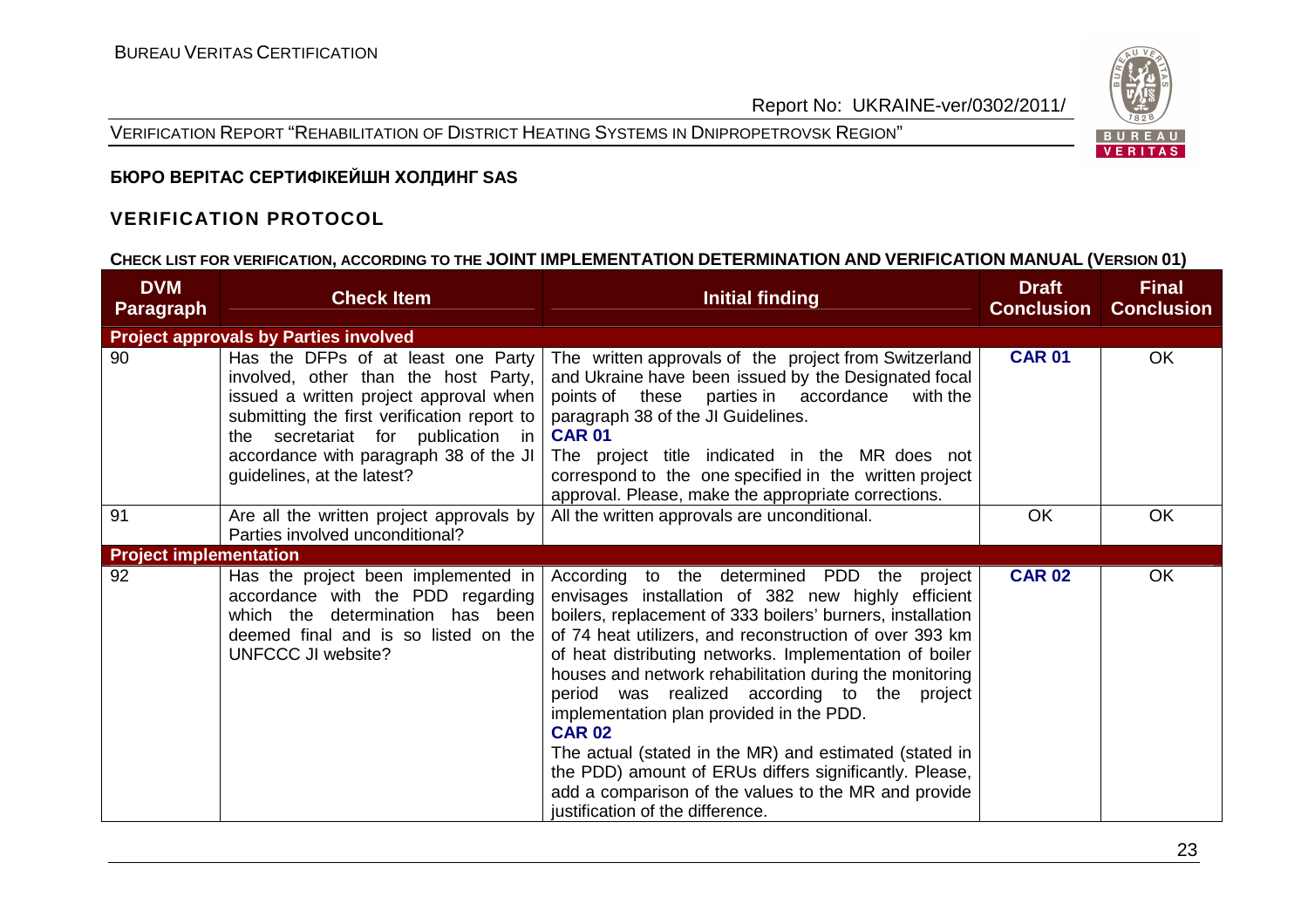



| <b>DVM</b><br><b>Paragraph</b> | <b>Check Item</b>                                                                                                                                                                                                                                                                                                       | <b>Initial finding</b>                                                                                                                                                                                                                                                                                                                                                                                                                                                                                   | <b>Draft</b><br><b>Conclusion</b> | <b>Final</b><br><b>Conclusion</b> |
|--------------------------------|-------------------------------------------------------------------------------------------------------------------------------------------------------------------------------------------------------------------------------------------------------------------------------------------------------------------------|----------------------------------------------------------------------------------------------------------------------------------------------------------------------------------------------------------------------------------------------------------------------------------------------------------------------------------------------------------------------------------------------------------------------------------------------------------------------------------------------------------|-----------------------------------|-----------------------------------|
| 93                             | What is the status of operation of the<br>project during the monitoring period?                                                                                                                                                                                                                                         | installation of new highly efficient boilers,<br><b>The</b><br>replacement of boilers' burners, installation of heat<br>utilizers, and reconstruction of heat distributing<br>networks, etc., indicated in the Table 3 of MR, is<br>executed in accordance with PDD, version 04.                                                                                                                                                                                                                         | <b>OK</b>                         | OK                                |
|                                | <b>Compliance with monitoring plan</b>                                                                                                                                                                                                                                                                                  |                                                                                                                                                                                                                                                                                                                                                                                                                                                                                                          |                                   |                                   |
| 94                             | Did the monitoring occur in accordance<br>with the monitoring plan included in the<br>PDD regarding which the determination<br>has been deemed final and is so listed<br>on the UNFCCC JI website?                                                                                                                      | Yes, the monitoring occurred in accordance with the<br>monitoring plan included in the PDD regarding which<br>the determination has been deemed final and is so<br>listed on the UNFCCC JI website.                                                                                                                                                                                                                                                                                                      | <b>OK</b>                         | OK                                |
| 95(a)                          | For calculating the emission reductions<br>or enhancements of net removals, were<br>key factors, influencing the baseline<br>emissions or net removals and the<br>activity level of the project and the<br>emissions or removals as well as risks<br>associated with the project taken into<br>account, as appropriate? | emission<br>For<br>calculating<br>the<br>reductions<br>or<br>enhancements of net removals, key factors, influencing<br>the baseline emissions or net removals and the activity<br>level of the project and the emissions or removals as<br>well as risks associated with the project were taken into<br>account.                                                                                                                                                                                         | OK                                | OK                                |
| 95(b)                          | Are data sources used for calculating<br>emission reductions or enhancements<br>of net removals clearly<br>identified,<br>reliable and transparent?                                                                                                                                                                     | Data sources used for calculating emission reductions<br>or enhancements of net removals are clearly identified,<br>reliable and transparent.<br><b>FAR 01</b><br>The duration of the heating period in Ukraine covers a<br>part of one calendar year and a part of the next year.<br>However, the monitoring period for the Project<br>coincides with the calendar year. Please, provide the<br>starting and final dates of heating period for each<br>monitoring period for each boiler-house and make | <b>FAR 01</b>                     | OK                                |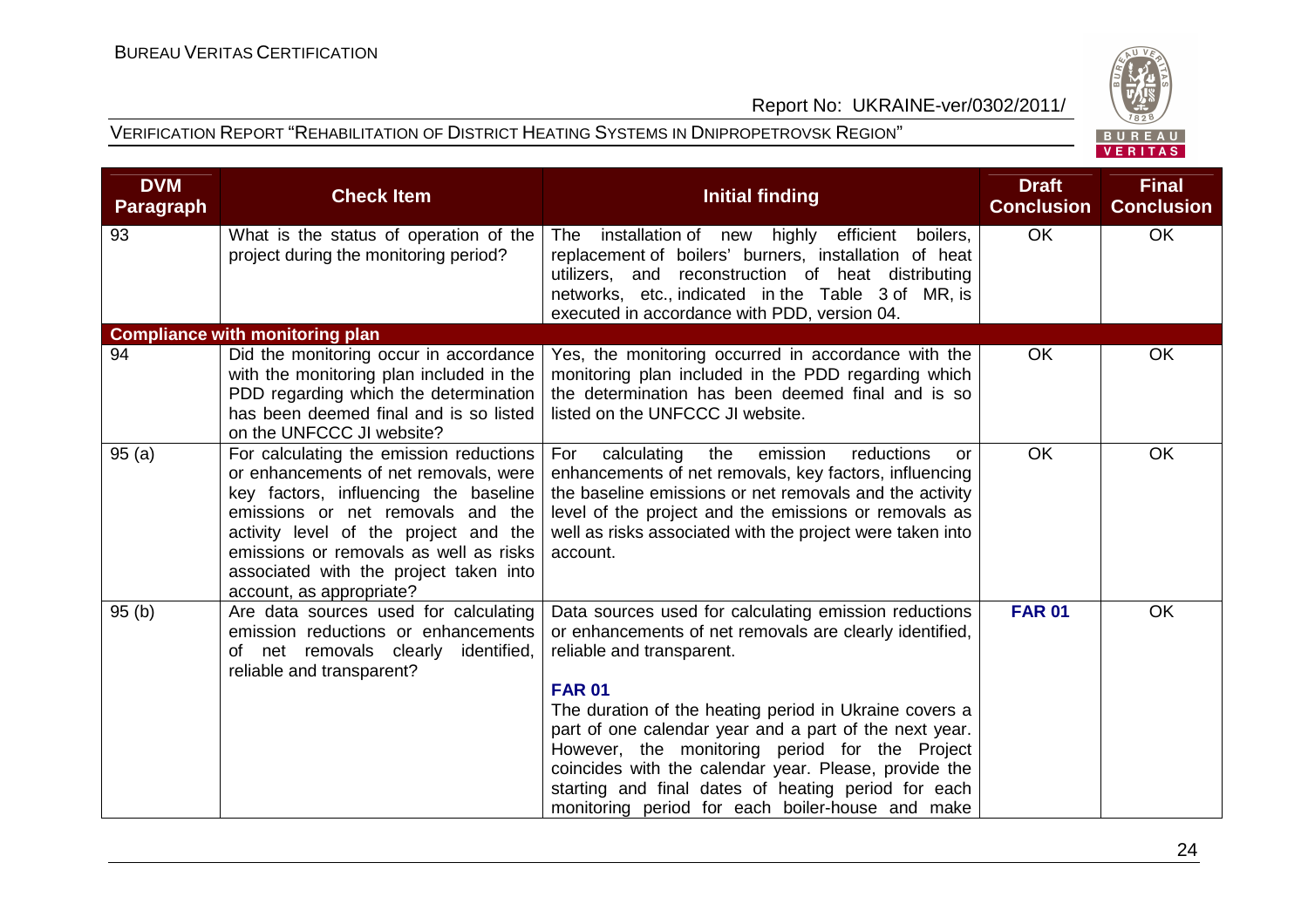



| <b>DVM</b><br><b>Paragraph</b> | <b>Check Item</b>                                                                                                                                                                                                                                                                                                                | <b>Initial finding</b>                                                                                                                                                                                                                                                                                                                                                   | <b>Draft</b><br><b>Conclusion</b> | <b>Final</b><br><b>Conclusion</b> |
|--------------------------------|----------------------------------------------------------------------------------------------------------------------------------------------------------------------------------------------------------------------------------------------------------------------------------------------------------------------------------|--------------------------------------------------------------------------------------------------------------------------------------------------------------------------------------------------------------------------------------------------------------------------------------------------------------------------------------------------------------------------|-----------------------------------|-----------------------------------|
|                                |                                                                                                                                                                                                                                                                                                                                  | corresponding corrections in the calculations.                                                                                                                                                                                                                                                                                                                           |                                   |                                   |
| 95(c)                          | Are emission factors, including default<br>emission factors, if used for calculating<br>emission<br>reductions<br>the<br><b>or</b><br>of<br>enhancements<br>net<br>removals,<br>carefully<br>selected<br>balancing<br>by<br>and reasonableness, and<br>accuracy<br>appropriately justified of the choice?                        | The emission factors, including default emission<br>factors, used for calculating the emission reductions or<br>enhancements of net removals, are selected by<br>carefully balancing accuracy and reasonableness, and<br>appropriately justified of the choice.                                                                                                          | <b>OK</b>                         | OK                                |
| 95(d)                          | Is the calculation of emission reductions<br>or enhancements of net removals based<br>on conservative assumptions and the<br>plausible<br>scenarios<br>in.<br>most<br>- a<br>transparent manner?                                                                                                                                 | The calculation of emission reductions is based on<br>conservative assumptions and the most plausible<br>scenarios in a transparent manner.<br><b>CAR 03</b><br>There are references to the Annexes 1-14 in the<br>MR. However, only Annex 1 is included to<br>the<br>document. Please specify in MR that Annexes 2-14 are<br>issued as separate additional Excel files. | <b>CAR 03</b>                     | <b>OK</b>                         |
|                                | Applicable to JI SSC projects only                                                                                                                                                                                                                                                                                               |                                                                                                                                                                                                                                                                                                                                                                          |                                   |                                   |
| 96                             | Is the relevant threshold to be classified<br>as JI SSC project not exceeded during<br>the monitoring period on an annual<br>average basis?<br>If the threshold is exceeded, is the<br>maximum emission reduction level<br>estimated in the PDD for the JI SSC<br>project or the bundle for the monitoring<br>period determined? | N/A                                                                                                                                                                                                                                                                                                                                                                      | N/A                               | N/A                               |
|                                | Applicable to bundled JI SSC projects only                                                                                                                                                                                                                                                                                       |                                                                                                                                                                                                                                                                                                                                                                          |                                   |                                   |
| 97(a)                          | Has the composition of the bundle not<br>changed from that is stated in F-JI-<br><b>SSCBUNDLE?</b>                                                                                                                                                                                                                               | N/A                                                                                                                                                                                                                                                                                                                                                                      | N/A                               | N/A                               |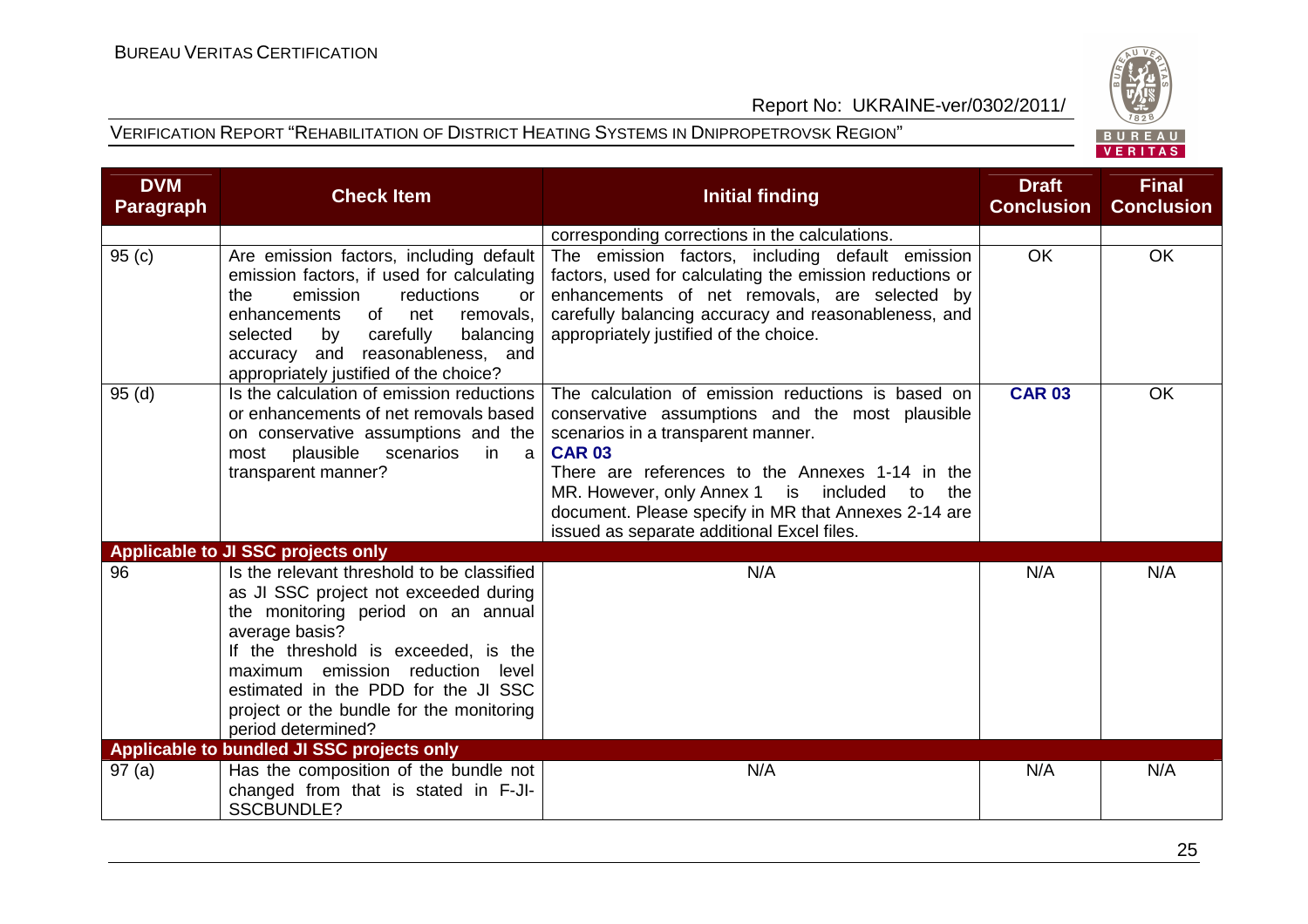



| <b>DVM</b><br><b>Paragraph</b> | <b>Check Item</b>                                                                                                                                                                                                                                                                                                                             | <b>Initial finding</b>                                                                                                                                                                                                   | <b>Draft</b><br><b>Conclusion</b> | <b>Final</b><br><b>Conclusion</b> |
|--------------------------------|-----------------------------------------------------------------------------------------------------------------------------------------------------------------------------------------------------------------------------------------------------------------------------------------------------------------------------------------------|--------------------------------------------------------------------------------------------------------------------------------------------------------------------------------------------------------------------------|-----------------------------------|-----------------------------------|
| 97(b)                          | If the determination was conducted on<br>the basis of an overall monitoring plan,<br>have the project participants submitted<br>a common monitoring report?                                                                                                                                                                                   | N/A                                                                                                                                                                                                                      | N/A                               | N/A                               |
| 98                             | If the monitoring is based on a<br>monitoring plan that provides for<br>overlapping monitoring periods, are the<br>monitoring periods per component of<br>the project clearly specified in the<br>monitoring report?<br>Do the monitoring periods not overlap<br>with those for which verifications were<br>already deemed final in the past? | N/A                                                                                                                                                                                                                      | N/A                               | N/A                               |
|                                | <b>Revision of monitoring plan</b>                                                                                                                                                                                                                                                                                                            |                                                                                                                                                                                                                          |                                   |                                   |
|                                | Applicable only if monitoring plan is revised by project participant                                                                                                                                                                                                                                                                          |                                                                                                                                                                                                                          |                                   |                                   |
| 99(a)                          | Did the project participants provide an<br>appropriate justification for the proposed<br>revision?                                                                                                                                                                                                                                            | N/A                                                                                                                                                                                                                      | N/A                               | N/A                               |
| 99(b)                          | Does the proposed revision improve the<br>accuracy and/or<br>applicability<br>of<br>information collected compared to the<br>original<br>monitoring<br>plan<br>without<br>changing conformity with the relevant<br>rules<br>and<br>regulations for<br>the<br>establishment of monitoring plans?                                               | N/A                                                                                                                                                                                                                      | N/A                               | N/A                               |
| <b>Data management</b>         |                                                                                                                                                                                                                                                                                                                                               |                                                                                                                                                                                                                          |                                   |                                   |
| 101(a)                         | Is the implementation of data collection<br>procedures in accordance with the<br>monitoring plan, including the quality<br>control<br>and<br>quality<br>assurance                                                                                                                                                                             | The implementation of data collection procedures are<br>in accordance with the monitoring plan included in the<br>determined PDD. The verification team confirms<br>effectiveness of existing management and operational | <b>CAR 04</b>                     | OK                                |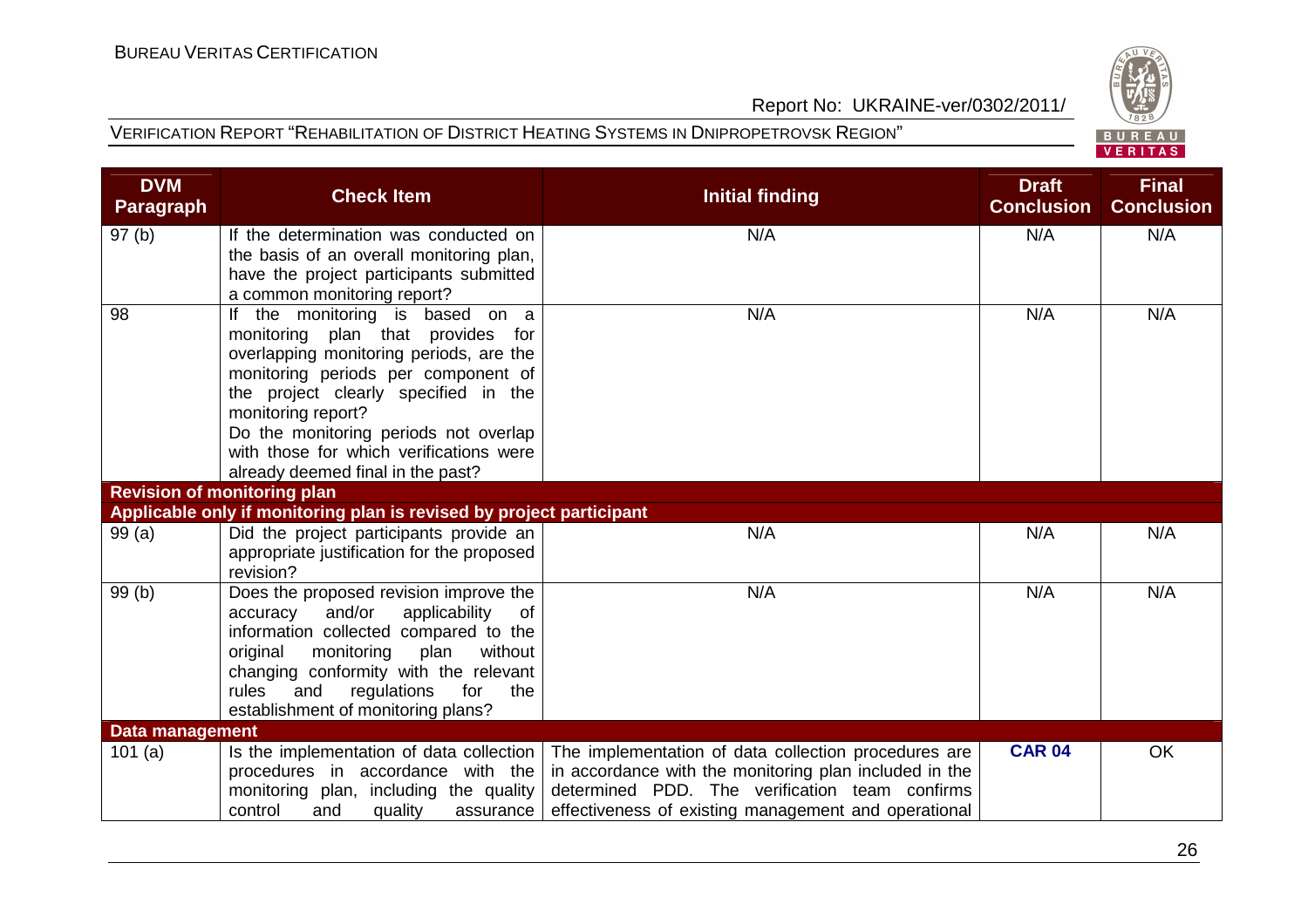

|  | $\tilde{\phantom{a}}$ |  |  |
|--|-----------------------|--|--|
|  | 'B U R E A U          |  |  |
|  | <b>VERITAS</b>        |  |  |

| <b>DVM</b><br><b>Paragraph</b> | <b>Check Item</b>                                                                                                    | <b>Initial finding</b>                                                                                                                                                                                                                                                                                                                                                                                                                                | <b>Draft</b><br><b>Conclusion</b> | <b>Final</b><br><b>Conclusion</b> |
|--------------------------------|----------------------------------------------------------------------------------------------------------------------|-------------------------------------------------------------------------------------------------------------------------------------------------------------------------------------------------------------------------------------------------------------------------------------------------------------------------------------------------------------------------------------------------------------------------------------------------------|-----------------------------------|-----------------------------------|
|                                | procedures?                                                                                                          | systems and found them eligible for reliable project<br>monitoring.<br><b>CAR 04</b><br>Please explain why it is specified in the section C.2. of<br>the MR that there were no third parties involved in<br>quality assurance and control measures, while in<br>section B.1.3. it is indicated that the periodic inspection<br>of measuring equipment is held by the third parties<br>involved. Please provide an explanation or make<br>corrections. |                                   |                                   |
| 101(b)                         | function of<br>the<br>the<br>monitoring<br>ls.<br>equipment, including<br>its<br>calibration<br>status, is in order? | The functions of monitoring equipment, including its<br>calibration status, are in order.                                                                                                                                                                                                                                                                                                                                                             | <b>OK</b>                         | OK                                |
| 101(c)                         | Are the evidence and records used for<br>the monitoring maintained in a traceable<br>manner?                         | Yes, the evidence and records used for the monitoring<br>are maintained in a traceable manner.                                                                                                                                                                                                                                                                                                                                                        | OK                                | OK                                |
| $101$ (d)                      | Is the data collection and management<br>system for the project in accordance<br>with the monitoring plan?           | Yes, data collection and management system for the<br>project is in accordance with the monitoring plan<br><b>CL 01</b><br>Please provide an education/training schedule for the<br>monitoring period of personnel working with the project<br>equipment.                                                                                                                                                                                             | <b>CL 01</b>                      | OK                                |
|                                | Verification regarding programs of activities (additional elements for assessment)                                   |                                                                                                                                                                                                                                                                                                                                                                                                                                                       |                                   |                                   |
| 102                            | Is any JPA that has not been added to<br>the JI PoA not verified?                                                    | N/A                                                                                                                                                                                                                                                                                                                                                                                                                                                   | N/A                               | N/A                               |
| 103                            | Is the verification based on<br>the<br>monitoring reports of all JPAs to be<br>verified?                             | N/A                                                                                                                                                                                                                                                                                                                                                                                                                                                   | N/A                               | N/A                               |
| 103                            | verification<br>the<br>the<br>ensure<br>Does<br>accuracy and conservativeness of the                                 | N/A                                                                                                                                                                                                                                                                                                                                                                                                                                                   | N/A                               | N/A                               |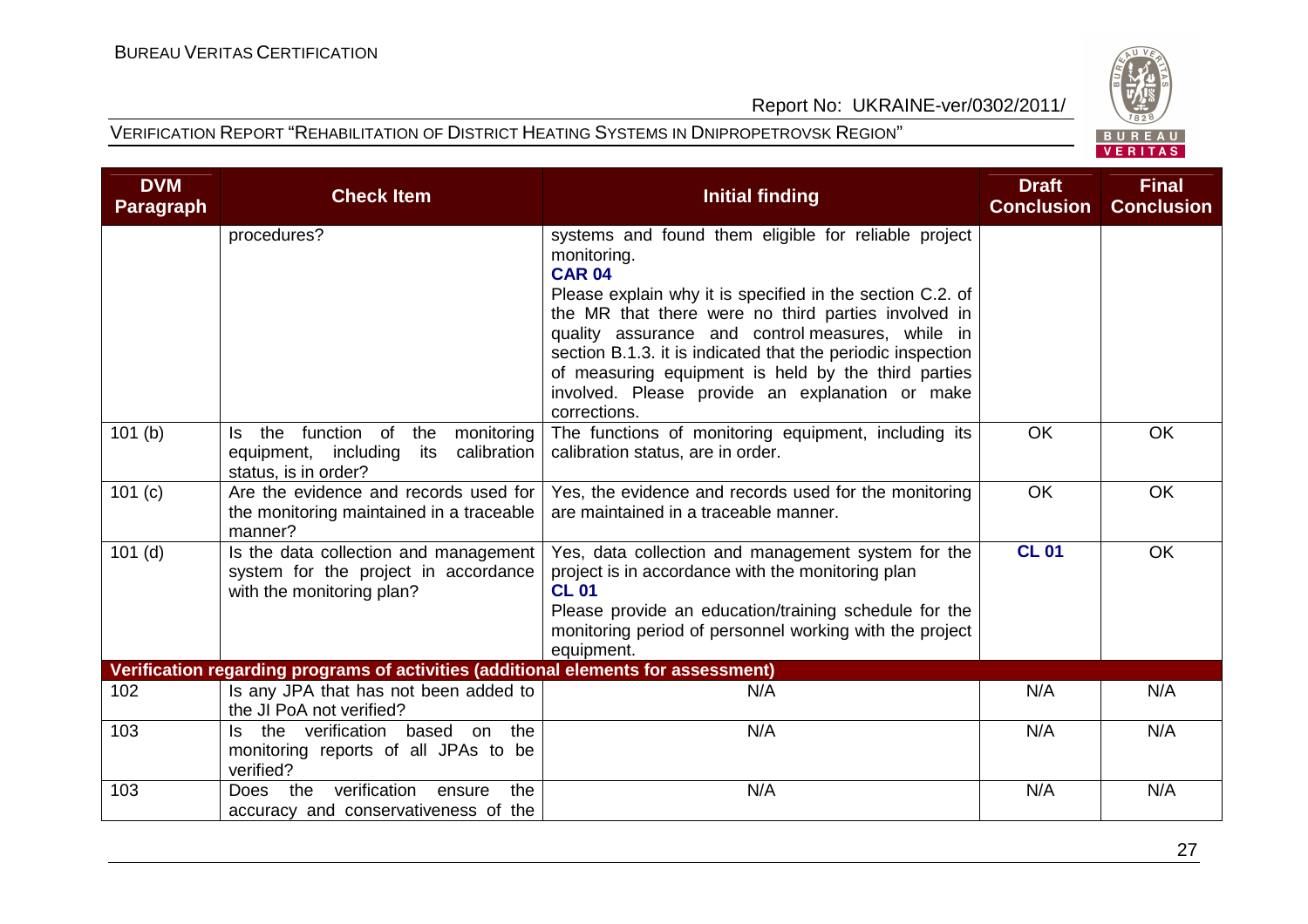



| <b>DVM</b><br><b>Paragraph</b> | <b>Check Item</b>                                                                                                                                                                                                                                                                                                                                                                                                                                                                                                                                                                                                                                                                                                                            | <b>Initial finding</b> | <b>Draft</b><br><b>Conclusion</b> | <b>Final</b><br><b>Conclusion</b> |
|--------------------------------|----------------------------------------------------------------------------------------------------------------------------------------------------------------------------------------------------------------------------------------------------------------------------------------------------------------------------------------------------------------------------------------------------------------------------------------------------------------------------------------------------------------------------------------------------------------------------------------------------------------------------------------------------------------------------------------------------------------------------------------------|------------------------|-----------------------------------|-----------------------------------|
|                                | emission reductions or enhancements<br>of removals generated by each JPA?                                                                                                                                                                                                                                                                                                                                                                                                                                                                                                                                                                                                                                                                    |                        |                                   |                                   |
| 104                            | Does the monitoring period not overlap<br>with previous monitoring periods?                                                                                                                                                                                                                                                                                                                                                                                                                                                                                                                                                                                                                                                                  | N/A                    | N/A                               | N/A                               |
| 105                            | If the AIE learns of an erroneously<br>included JPA, has the AIE informed the<br>JISC of its findings in writing?                                                                                                                                                                                                                                                                                                                                                                                                                                                                                                                                                                                                                            | N/A                    | N/A                               | N/A                               |
|                                | Applicable to sample-based approach only                                                                                                                                                                                                                                                                                                                                                                                                                                                                                                                                                                                                                                                                                                     |                        |                                   |                                   |
| 106                            | Does the sampling plan prepared by the<br>AIE:<br>(a) Describe its sample selection, taking<br>into<br>account that:<br>(i) For each verification that uses a<br>sample-based approach, the sample<br>shall<br>be<br>selection<br>sufficiently<br>representative of the JPAs in the JI<br>PoA such extrapolation to all JPAs<br>identified for that verification is<br>reasonable, taking<br>into account<br>differences among the characteristics<br>of JPAs, such as:<br>- The types of JPAs;<br>- The complexity of the applicable<br>technologies and/or measures used;<br>- The geographical location of each<br>JPA:<br>- The amounts of expected emission<br>reductions of the JPAs being verified;<br>- The number of JPAs for which | N/A                    | N/A                               | N/A                               |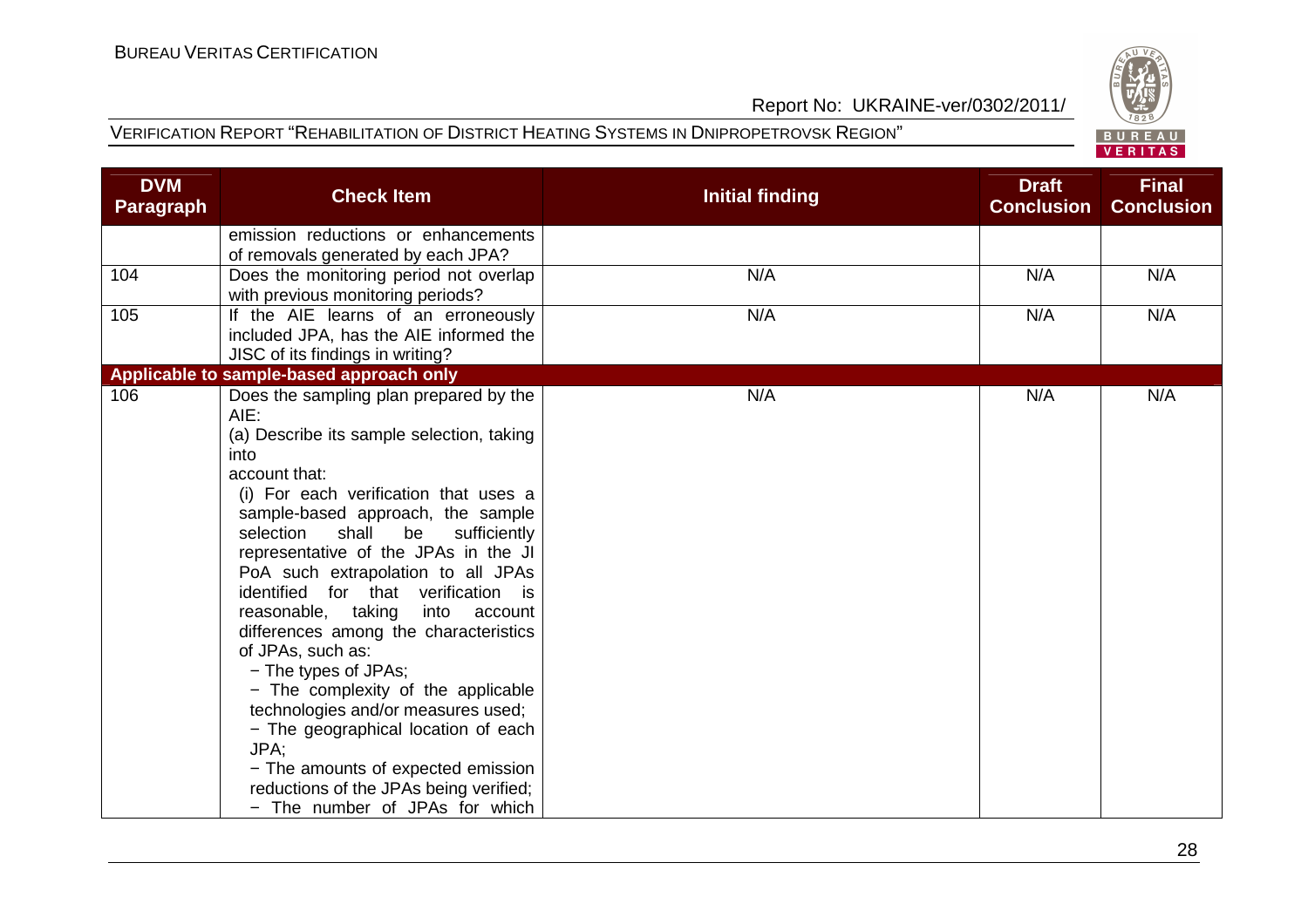

|  |  | FRIT |  |  |  |
|--|--|------|--|--|--|

| <b>DVM</b><br><b>Paragraph</b> | <b>Check Item</b>                                                                                                                                                                                                                                                                                                                                                                        | <b>Initial finding</b> | <b>Draft</b><br><b>Conclusion</b> | <b>Final</b><br><b>Conclusion</b> |
|--------------------------------|------------------------------------------------------------------------------------------------------------------------------------------------------------------------------------------------------------------------------------------------------------------------------------------------------------------------------------------------------------------------------------------|------------------------|-----------------------------------|-----------------------------------|
|                                | reductions<br>emission<br>being<br>are<br>verified;<br>- The length of monitoring periods of<br>the JPAs being verified; and<br>- The samples selected for prior<br>verifications, if any?                                                                                                                                                                                               |                        |                                   |                                   |
| 107                            | the sampling plan ready<br>for<br>ls.<br>publication through the secretariat along<br>with the verification report<br>and<br>supporting documentation?                                                                                                                                                                                                                                   | N/A                    | N/A                               | N/A                               |
| 108                            | Has the AIE made site inspections of at<br>least the square root of the number of<br>total JPAs, rounded to the upper whole<br>number? If the AIE makes no site<br>inspections or fewer site inspections<br>than the square root of the number of<br>total JPAs, rounded to the upper whole<br>number, then does the AIE provide a<br>reasonable<br>explanation<br>and<br>justification? | N/A                    | N/A                               | N/A                               |
| 109                            | Is the sampling plan available for<br>submission to the secretariat for the<br>JISC.s ex ante assessment? (Optional)                                                                                                                                                                                                                                                                     | N/A                    | N/A                               | N/A                               |
| 110                            | If the AIE learns of a fraudulently<br>included JPA, a fraudulently monitored<br>JPA or an inflated number of emission<br>reductions claimed in a JI PoA, has the<br>AIE informed the JISC of the fraud in<br>writing?                                                                                                                                                                   | N/A                    | N/A                               | N/A                               |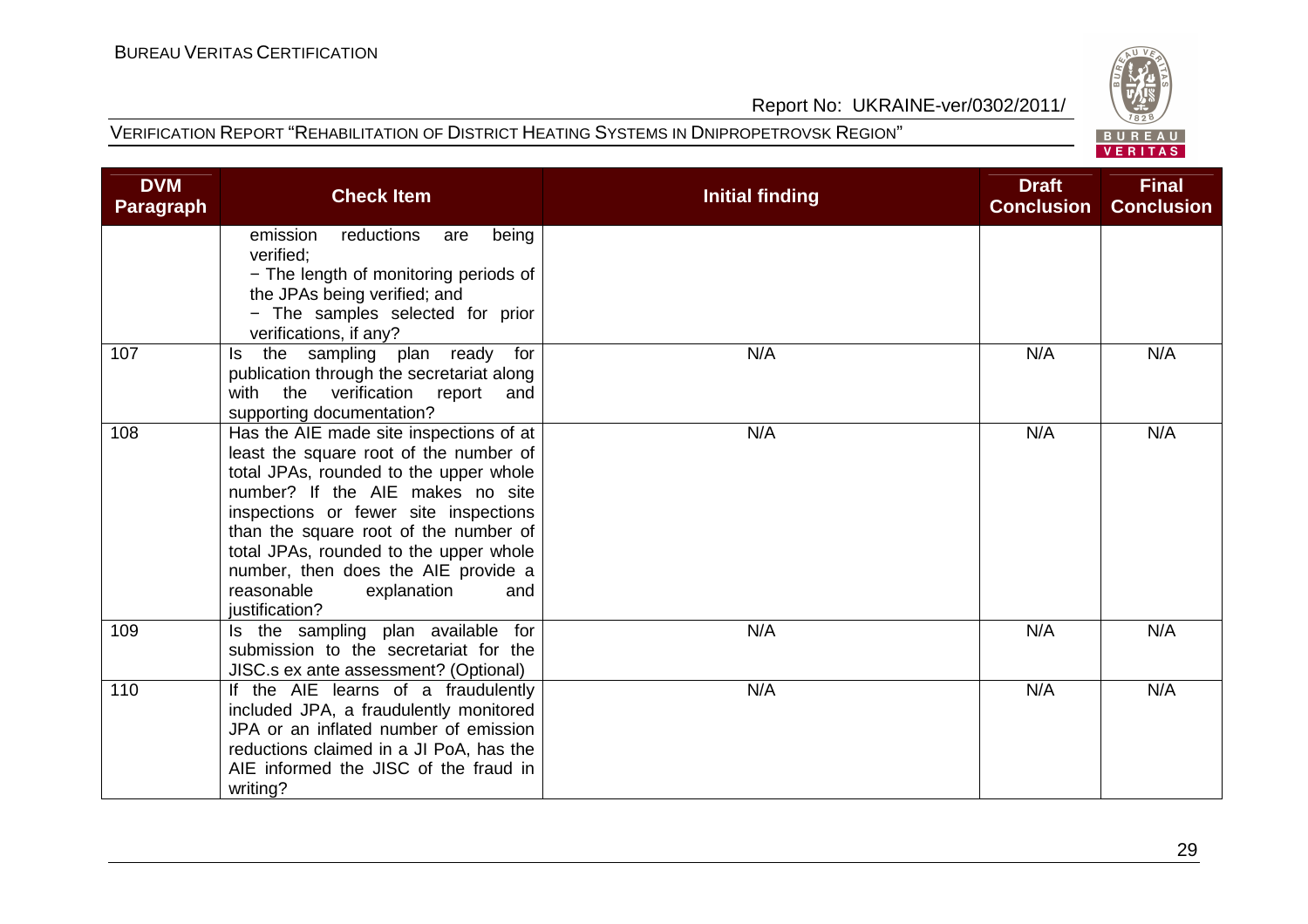# VERIFICATION REPORT "REHABILITATION OF DISTRICT HEATING SYSTEMS IN DNIPROPETROVSK REGION"



#### **Table 2 Resolution of Corrective Action and Clarification Requests**

| Draft report clarifications and corrective<br>action requests by validation team                                                                                                                                                                                                                                                                                                                    | Ref. to<br>checklist<br>question in<br>table 1 | <b>Summary of project participant</b><br>response                                                                                                 | <b>Verification team conclusion</b>                                                                   |
|-----------------------------------------------------------------------------------------------------------------------------------------------------------------------------------------------------------------------------------------------------------------------------------------------------------------------------------------------------------------------------------------------------|------------------------------------------------|---------------------------------------------------------------------------------------------------------------------------------------------------|-------------------------------------------------------------------------------------------------------|
| <b>CAR 01.</b><br>The project title indicated in the MR does not<br>correspond to<br>one specified in<br>the<br>the<br>approval. Please, make<br>written project<br>the<br>appropriate corrections.                                                                                                                                                                                                 | 90                                             | As of the date of 22/08/11 the title of<br>the project given in MR corresponds<br>to that indicated in the Letters of<br>approval of the project. | The clarification and subsequent<br>found<br>corrections<br>were<br>appropriate. The issue is closed. |
| <b>CAR 02</b><br>The actual (stated in the MR) and estimated<br>(stated in the PDD) amount of ERUs differs<br>significantly. Please, add a comparison of the<br>values to the MR and provide justification of the<br>difference.                                                                                                                                                                    | 92                                             | The corresponding information is<br>added to the MRs version 02.                                                                                  | The issue is closed based on due<br>corrections made.                                                 |
| <b>CAR 03</b><br>There are references to the Annexes 1-14 in the<br>MR. However, only Annex 1 is included to the<br>document. Please specify in MR that Annexes 2-<br>14 are issued as separate additional Excel files.                                                                                                                                                                             | 95(d)                                          | It is added in the MRs version 02.                                                                                                                | The issue is closed based on due<br>corrections made in the MR.                                       |
| <b>CAR 04</b><br>Please explain why it is specified in the section<br>C.2. of the MR that there were no third parties<br>involved<br>in<br>quality<br>assurance<br>and<br>control measures, while in section B.1.3. it is<br>that the periodic inspection<br>indicated<br>of<br>measuring equipment is held by the third parties<br>involved. Please provide an explanation or make<br>corrections. | 101(a)                                         | The corresponding information is<br>added in the MRs version 02.                                                                                  | The issue is closed based on due<br>corrections made in the MR.                                       |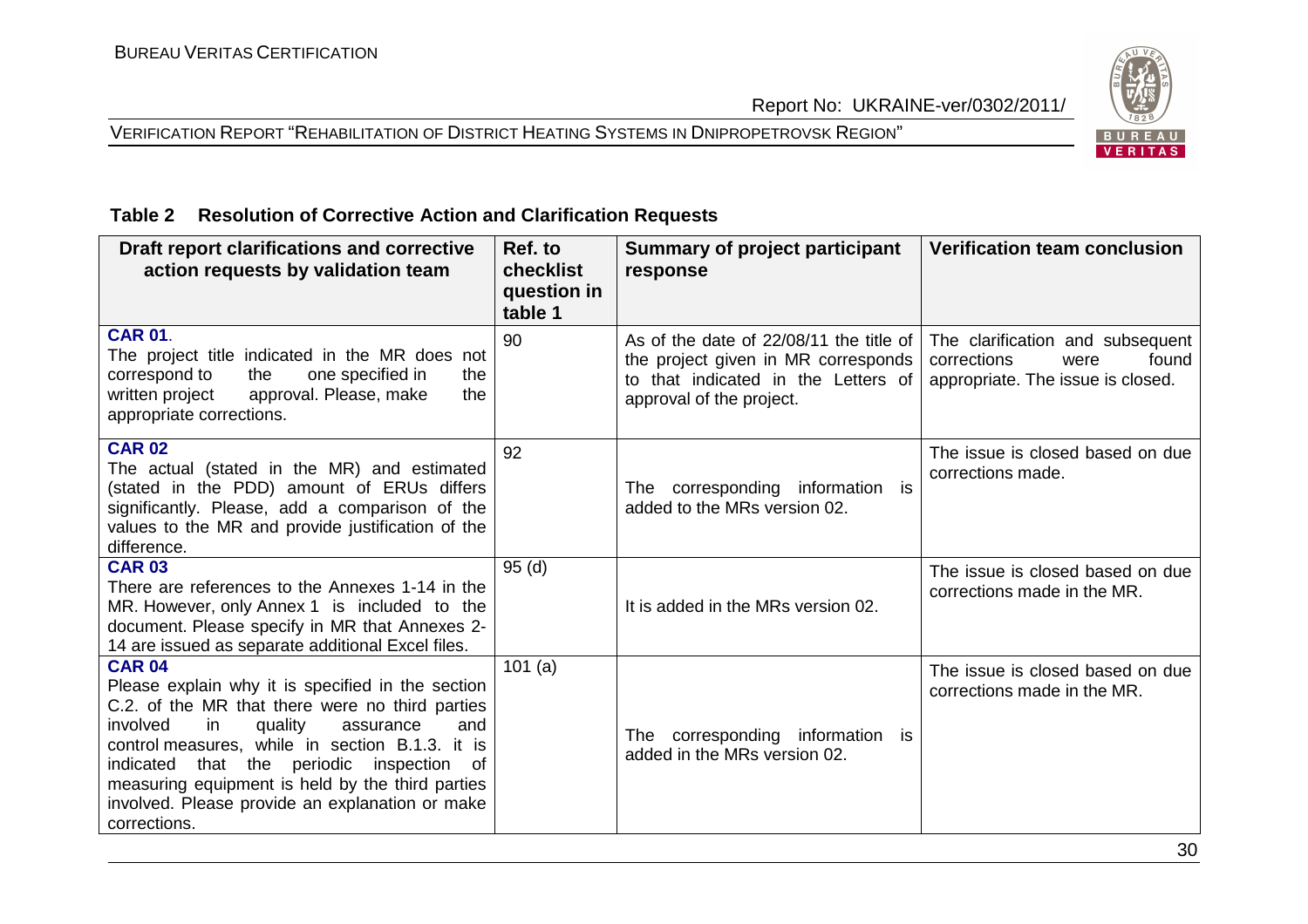

| <b>FAR 01</b><br>The duration of the heating period in Ukraine<br>covers a part of one calendar year and a part of<br>the next year. However, the monitoring period for<br>the Project coincides with the calendar year.<br>Please, provide the starting and final dates of<br>heating period for each monitoring period for each<br>boiler-house and make corresponding corrections<br>in the calculations.<br><b>CL 01</b> | 95(b)     | In FAR the heating season is The issue will be checked during<br>mentioned, which usually lasts from<br>October to April of the next year.<br>In the project purposely the term<br>"heating period" is used, which covers<br>the operational time of a boiler-house<br>for heating during one calendar year,<br>i.e. the heating period consists of<br>parts of the two heating seasons,<br>namely from January 1 till the end of<br>a heating season and from the date<br>of the beginning of a heating season<br>till December 31 of a reported year.<br>The heating period is determined for<br>each boiler-house and is referred in<br>MRs.<br>Dates of the beginning and end of<br>heating seasons are<br>not the<br>monitoring parameters (just heating<br>period duration is the parameter), so<br>these dates are not specified in the<br>MRs.<br>The information about heating period<br>duration, including dates of the<br>beginning<br>and end of<br>heating<br>seasons for each monitoring period<br>for enterprises mentioned in MRs,<br>may be provided as additional<br>information. | the next periodic verification.                               |
|------------------------------------------------------------------------------------------------------------------------------------------------------------------------------------------------------------------------------------------------------------------------------------------------------------------------------------------------------------------------------------------------------------------------------|-----------|------------------------------------------------------------------------------------------------------------------------------------------------------------------------------------------------------------------------------------------------------------------------------------------------------------------------------------------------------------------------------------------------------------------------------------------------------------------------------------------------------------------------------------------------------------------------------------------------------------------------------------------------------------------------------------------------------------------------------------------------------------------------------------------------------------------------------------------------------------------------------------------------------------------------------------------------------------------------------------------------------------------------------------------------------------------------------------------------------|---------------------------------------------------------------|
| Please provide an education/training schedule for<br>the monitoring period of personnel working with                                                                                                                                                                                                                                                                                                                         | $101$ (d) | heating<br>that   The<br><b>District</b><br>enterprises<br>implement<br>the<br>project<br>provide  <br>personnel retraining according to the                                                                                                                                                                                                                                                                                                                                                                                                                                                                                                                                                                                                                                                                                                                                                                                                                                                                                                                                                         | found<br>response<br>was<br>appropriate. The issue is closed. |